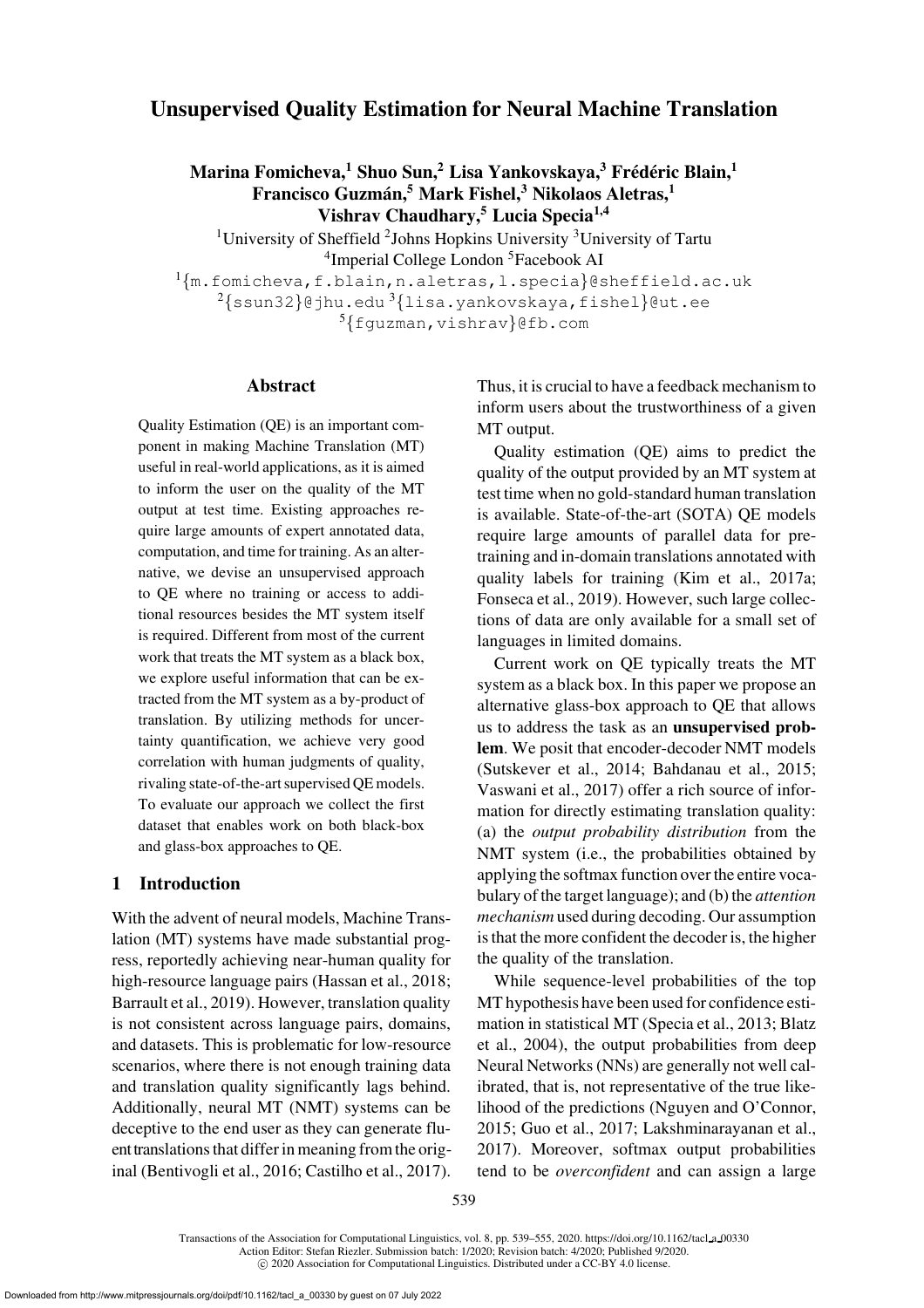probability mass to predictions that are far from the training data [\(Gal and Ghahramani](#page-13-2), [2016](#page-13-2)). To overcome such deficiencies, we propose ways to exploit output distributions beyond the top-1 prediction by exploring *uncertainty quantification* methods for better probability estimates (Gal and Ghahramani, [2016](#page-13-2); [Lakshminarayanan et al.,](#page-14-3) [2017](#page-14-3)). In our experiments, we account for different factors that can affect the reliability of model probability estimates in NNs, such as model architecture, training, and search [\(Guo et al., 2017](#page-14-2)).

In addition, we study attention mechanism as another source of information on NMT quality. Attention can be interpreted as a soft alignment, providing an indication of the strength of relationship [between source and target words \(](#page-12-2)Bahdanau et al.,  $2015$ ). Although this interpretation is straightforward for NMT based on Recurrent Neural Networks (RNN) [\(Rikters and Fishel](#page-15-1), [2017](#page-15-1)), its application to current SOTA Transformer models with multihead attention [\(Vaswani et al.](#page-16-1), [2017\)](#page-16-1) is challenging. We analyze to what extent meaningful information on translation quality can be extracted from multihead attention.

To evaluate our approach in challenging settings, we collect a new dataset for QE with 6 language pairs representing NMT training in high, medium, and low-resource scenarios. To reduce the chance of overfitting to particular domains, our dataset is constructed from Wikipedia documents. We annotate 10K segments per language pair. By contrast to the vast majority of work on QE that uses semi-automatic metrics based on post-editing distance as gold standard, we perform quality labeling based on the Direct Assessment (DA) methodology [\(Graham et al., 2015b](#page-13-3)), which has been widely used for popular MT evaluation campaigns in the recent years. At the same time, the collected data differs from the existing datasets annotated with DA judgments for the well known WMT Metrics task<sup>[1](#page-1-0)</sup> in two important ways: We provide enough data to train supervised QE models and access to the NMT systems used to generate the translations, thus allowing for further exploration of the glass-box unsupervised approach to QE for NMT introduced in this paper.

Our main contributions can be summarized as follows: (i) A new, large-scale dataset for sentence $level<sup>2</sup> QE annotated with DA rather than post-edit$  $level<sup>2</sup> QE annotated with DA rather than post-edit$  $level<sup>2</sup> QE annotated with DA rather than post-edit$ ing metrics  $(\S4)$  $(\S4)$ ; (ii) A set of unsupervised quality indicators that can be produced as a by-product of NMT decoding and a thorough evaluation of how they correlate with human judgments of translation quality ( $\S$ [3](#page-3-0) and  $\S$ [5\)](#page-6-0); (iii) The first attempt at analysing the attention distribution for the purposes of unsupervised QE in Transformer models  $(\S 3$  $(\S 3$  and  $\S 5)$  $\S 5)$ ; and (iv) The analysis on how model confidence relates to translation quality for different NMT systems (§[6\)](#page-10-0). Our experiments show that unsupervised QE indicators obtained from well-calibrated NMT model probabilities rival strong supervised SOTA models in terms of correlation with human judgments.

# <span id="page-1-2"></span>2 Related Work

QE QE is typically addressed as a supervised machine learning task where the goal is to predict MT quality in the absence of reference translation. Traditional feature-based approaches relied on manually designed features, extracted from the MT system (*glass-box* features) or obtained from the source and translated sentences, as well as external resources, such as monolingual or parallel corpora (*black-box* features) [\(Specia et al., 2009](#page-16-3)).

Currently, the best performing approaches to QE use NNs to learn useful representations for source and target sentences [\(Kim et al., 2017b;](#page-14-4) [Wang et al., 2018;](#page-16-4) [Kepler et al.](#page-14-5), [2019a](#page-14-5)). A notable example is the Predictor-Estimator (PredEst) model [\(Kim et al.](#page-14-4), [2017b](#page-14-4)), which consists of an encoder-decoder RNN (*predictor*) trained on parallel data for a word prediction task and a unidirectional RNN (*estimator*) that produces quality estimates leveraging the context representations generated by the predictor. Despite achieving strong performances, neural-based approaches are resource-heavy and require a significant amount of in-domain labeled data for training. They do not use any internal information from the MT system.

Existing work on glass-box QE is limited to features extracted from statistical MT, such as language model probabilities or number of hypotheses in the  $n$ [-best list](#page-16-2) [\(Blatz et al.](#page-12-3)[,](#page-16-2) [2004](#page-12-3)[;](#page-16-2) Special et al., [2013\)](#page-16-2). The few approaches for unsupervised QE are also inspired by the work on statistical MT

<span id="page-1-0"></span><sup>1</sup>[http://www.statmt.org/wmt19/metrics](http://www.statmt.org/wmt19/metrics-task.html)[task.html](http://www.statmt.org/wmt19/metrics-task.html).

<span id="page-1-1"></span><sup>2</sup>While the paper covers QE at sentence level, the extension of our unsupervised metrics to word-level QE would be straightforward and we leave it for future work.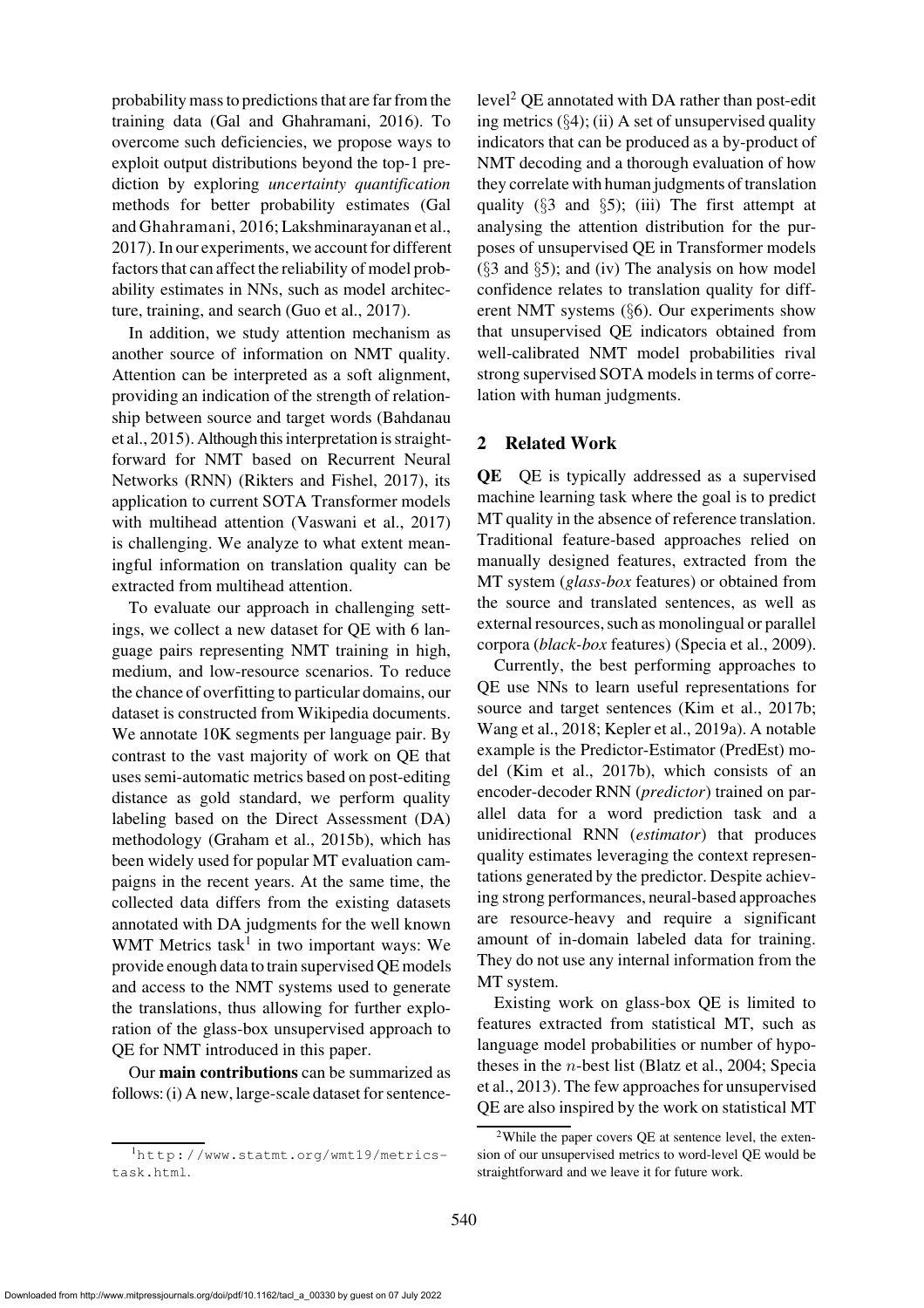and perform significantly worse than supervised approaches [\(Popovic, 2012;](#page-15-2) [Moreau and Vogel,](#page-15-3) ´ [2012](#page-15-3); [Etchegoyhen et al.](#page-13-4), [2018](#page-13-4)). For example, [Etchegoyhen et al.](#page-13-4) [\(2018](#page-13-4)) use lexical translation probabilities from word alignment models and language model probabilities. Their unsupervised approach averages these features to produce the final score. However, it is largely outperformed by the [neural-based supervised QE systems \(](#page-16-5)Specia et al., [2018\)](#page-16-5).

The only works that explore internal information from neural models as an indicator of translation quality rely on the entropy of attention weights in RNN-based NMT systems [\(Rikters and Fishel,](#page-15-1) [2017](#page-15-1); [Yankovskaya et al., 2018\)](#page-16-6). However, attention-based indicators perform competitively only when combined with other QE features in a supervised framework. Furthermore, this approach is not directly applicable to the SOTA Transformer model that uses multihead attention mechanism. Recent work on attention interpretability showed that attention weights in Transformer networks migh[t not be readily interpretable \(](#page-16-7)Vashishth et a[l.,](#page-16-9) [2019](#page-16-7)[;](#page-16-9) [Vig and Belinkov](#page-16-8)[,](#page-16-9) [2019](#page-16-8)[\).](#page-16-9) Voita et al. [\(2019](#page-16-9)) show that different attention heads of Transformer have different functions and some of them are more important than others. This makes it challenging to extract information from attention weights in Transformer (see §[5\)](#page-6-0).

To the best of our knowledge, our work is the first on glass-box unsupervised QE for NMT that performs competitively with respect to the SOTA supervised systems.

QE Datasets The performance of QE systems has been typically assessed using the semi-automatic Hum[an-mediated Translation Edit Rate \(](#page-15-4)Snover et al., [2006](#page-15-4)) metric as gold standard. However, the reliability of this metric for assessing the performance of QE systems has been shown to be questionable [\(Graham et al.](#page-13-5), [2016](#page-13-5)). The current practice in MT evaluation is the so-called Direct Assessment (DA) of MT quality [\(Graham et al.,](#page-13-3) [2015b\)](#page-13-3), where raters evaluate the MT on a continuous 1–100 scale. This method has been shown to improve the reproducibility of manual evaluation and to provide a more reliable gold standard for automatic evaluation metrics [\(Graham et al.,](#page-13-6) [2015a](#page-13-6)).

DA methodology is currently used for manual evaluation of MT quality at the WMT translation tasks, as well as for assessing the performance of reference-based automatic MT evaluation metrics at the WMT Metrics Task [\(Bojar et al., 2016,](#page-12-4) [2017](#page-12-5); [Ma et al., 2018](#page-15-5), [2019](#page-15-6)). Existing datasets with sentence-level DA judgments from the WMT Metrics Task could in principle be used for benchmarking QE systems. However, they contain only a few hundred segments per language pair and thus hardly allow for training supervised systems, as illustrated by the weak correlation results for QE on DA judgments based on the Metrics Task data recently reported by [Fonseca et al. \(2019](#page-13-1)). Furthermore, for each language pair the data contains translations from a number of MT systems often using different architectures, and these MT systems are not readily available, making it impossible for experiments on glass-box QE. Finally, the judgments are either crowd-sourced or collected from task participants and not professional translators, which may hinder the reliability of the labels. We collect a new dataset for QE that addresses these limitations (§[4\)](#page-5-0).

Uncertainty Quantification Uncertainty quantification in NNs is typically addressed using a Bayesian framework where the point estimates of their weights are replaced with probability distributio[ns](#page-16-10) [\(MacKay, 1992](#page-15-7)[;](#page-16-10) [Graves, 2011;](#page-13-7) Welling and Teh, [2011;](#page-16-10) [Tran et al., 2019](#page-16-11)). Various approximations have been developed to avoid high training costs of Bayesian NNs, such as Monte Carlo Dropout [\(Gal and Ghahramani](#page-13-2), [2016](#page-13-2)) or model ensembling [\(Lakshminarayanan et al., 2017](#page-14-3)). The performance of uncertainty quantification methods is commonly evaluated by measuring calibration, that is, the relation between predictive probabilities and the empirical frequencies of the predicted labels, or by assessing generalization of uncertainty under domain shift (see §[6\)](#page-10-0).

Only a few studies have analyzed calibration in NMT and they came to contradictory conclusions. [Kumar and Sarawagi \(2019](#page-14-6)) measure calibration error by comparing model probabilities and the percentage of times NMT output matches reference translation, and conclude that NMT probabilities are poorly calibrated. However, the calibration error metrics they use are designed for binary classification tasks and cannot be easily transferred to NMT [\(Kuleshov and Liang](#page-14-7), [2015](#page-14-7)). [Ott et al.](#page-15-8) [\(2019](#page-15-8)) analyze uncertainty in NMT by comparing predictive probability distributions with the empirical distribution observed in human translation data. They conclude that NMT models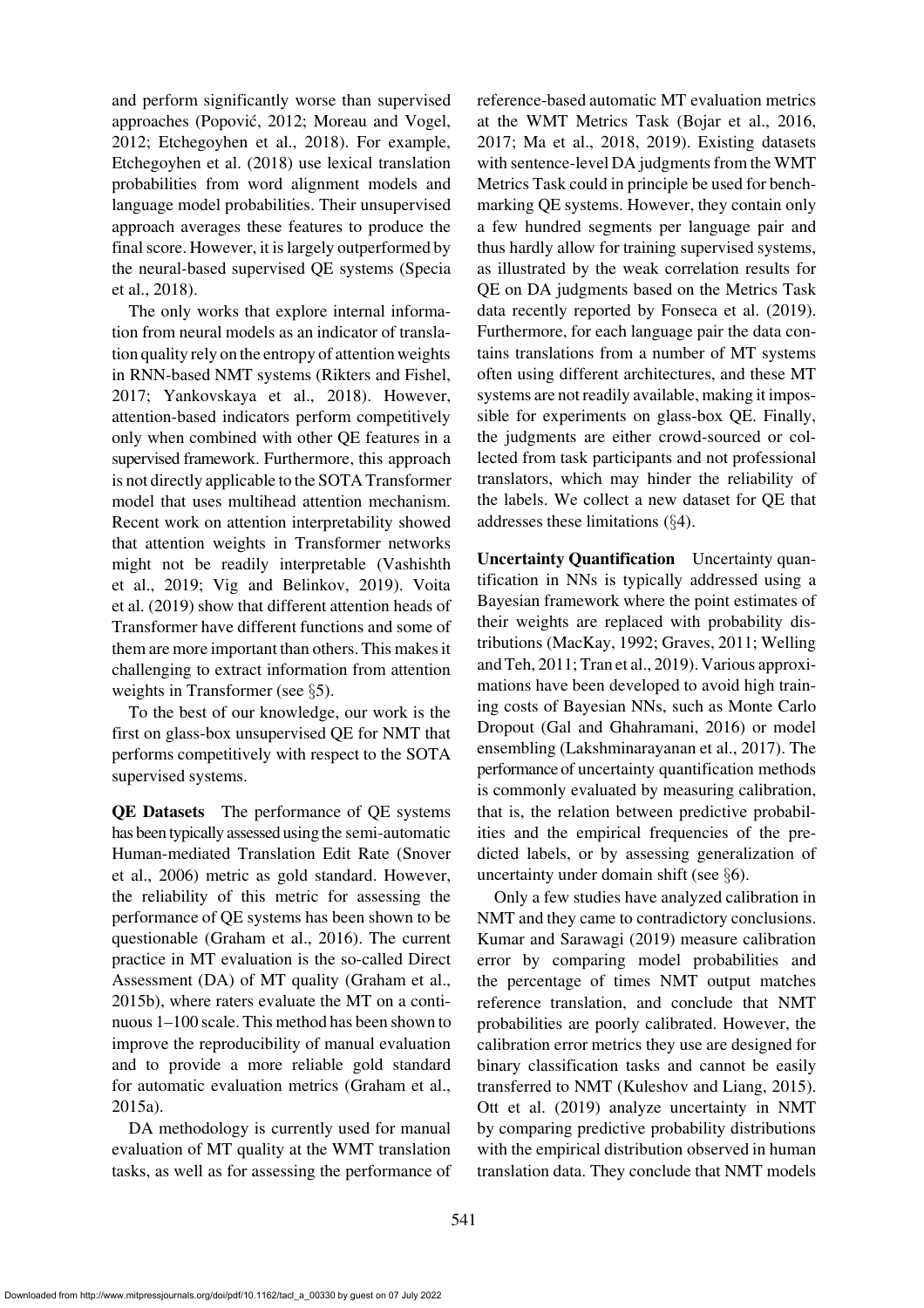are well calibrated. However, this approach is limited by the fact that there are many possible correct translations for a given sentence and only one human translation is available in practice. Although the goal of this paper is to devise an unsupervised solution for the QE task, the analysis presented here provides new insights into calibration in NMT. Different from existing work, we study the relation between model probabilities and human judgments of translation correctness.

Uncertainty quantification methods have been successfully applied to various practical tasks, for example, neural semantic parsing [\(Dong et al.,](#page-13-8) [2018](#page-13-8)), hate speech classification [\(Miok et al.](#page-15-9), [2019\)](#page-15-9), or back-translation for NMT [\(Wang et al.](#page-16-12), [2019\)](#page-16-12). [Wang et al.](#page-16-12) [\(2019\)](#page-16-12), whose work is the closest to our work, explore a small set of uncertaintybased metrics to minimize the weight of erroneous synthetic sentence pairs for back translation in NMT. However, improved NMT training with weighted synthetic data does not necessarily imply better prediction of MT quality. In fact, metrics that [Wang et al.](#page-16-12) [\(2019\)](#page-16-12) report to perform the best for back-translation do not perform well for QE (see §[3.2\)](#page-4-0).

## <span id="page-3-0"></span>3 Unsupervised QE for NMT

We assume a sequence-to-sequence NMT architecture consisting of encoder-decoder networks using attention [\(Bahdanau et al.](#page-12-2), [2015\)](#page-12-2). The encoder maps the input sequence  $\vec{x} = x_1, \dots, x_I$ into a sequence of hidden states, which is summarized into a single vector using attention mechanism [\(Bahdanau et al.](#page-12-2), [2015;](#page-12-2) [Vaswani et al.](#page-16-1), [2017](#page-16-1)). Given this representation the decoder generates an output sequence  $\vec{y} = y_1, \dots, y_T$  of length T. The probability of generating  $\vec{y}$  is factorized as:

$$
p(\vec{y}|\vec{x},\theta) = \prod_{t=1}^{T} p(y_t|\vec{y}_{< t}, \vec{x}, \theta)
$$

where  $\theta$  represents model parameters. The decoder produces the probability distribution  $p(y_t)$  $\vec{y}_{\leq t}, \vec{x}, \theta$  over the system vocabulary at each time step using the *softmax function*. The model is trained to minimize cross-entropy loss. We use SOTA Transformers [\(Vaswani et al., 2017](#page-16-1)) for the encoder and decoder in our experiments.

In what follows, we propose unsupervised quality indicators based on: (i) output probability distribution obtained either from a standard deterministic NMT  $(\S 3.1)$  $(\S 3.1)$  or (ii) using uncertainty quantification  $(\S3.2)$  $(\S3.2)$ , and (iii) attention weights  $(§3.3).$  $(§3.3).$  $(§3.3).$ 

### <span id="page-3-1"></span>3.1 Exploiting the Softmax Distribution

We start by defining a simple QE measure based on sequence-level translation probability normalized by length:

$$
TP = \frac{1}{T} \sum_{t=1}^{T} \log p(y_t | \vec{y}_{\leq t}, \vec{x}, \theta)
$$

However, 1-best probability estimates from the softmax output distribution may tend towards overconfidence, which would result in high probability for unreliable MT outputs. We propose two metrics that exploit output probability distribution beyond the average of top-1 predictions. First, we compute the entropy of softmax output distribution over target vocabulary of size V at each decoding step and take an average to obtain a sentence-level measure:

Softmax-Ent = 
$$
-\frac{1}{T} \sum_{t=1}^{T} \sum_{v=1}^{V} p(y_t^v) \log p(y_t^v)
$$

where  $p(y_t)$  represents the conditional distribution  $p(y_t|\vec{x}, \vec{y}_{< t}, \theta)$ .

If most of the probability mass is concentrated on a few vocabulary words, the generated target word is likely to be correct. By contrast, if softmax probabilities approach a uniform distribution picking any word from the vocabulary is equally likely and the quality of the resulting translation is expected to be low.

Second, we hypothesize that the dispersion of probabilities of individual words might provide useful information that is inevitably lost when taking an average. Consider, as an illustration, that the sequences of word probabilities [0.1, 0.9] and [0.5, 0.5] have the same mean, but might indicate very different behavior of the NMT system, and consequently, different output quality. To formalize this intuition we compute the standard deviation of word-level log-probabilities,

$$
Sent\text{-Std} = \sqrt{\mathbb{E}[P^2] - (\mathbb{E}[P])^2}
$$

where  $P = p(y_1), \ldots, p(y_T)$  represents wordlevel log-probabilities for a given sentence.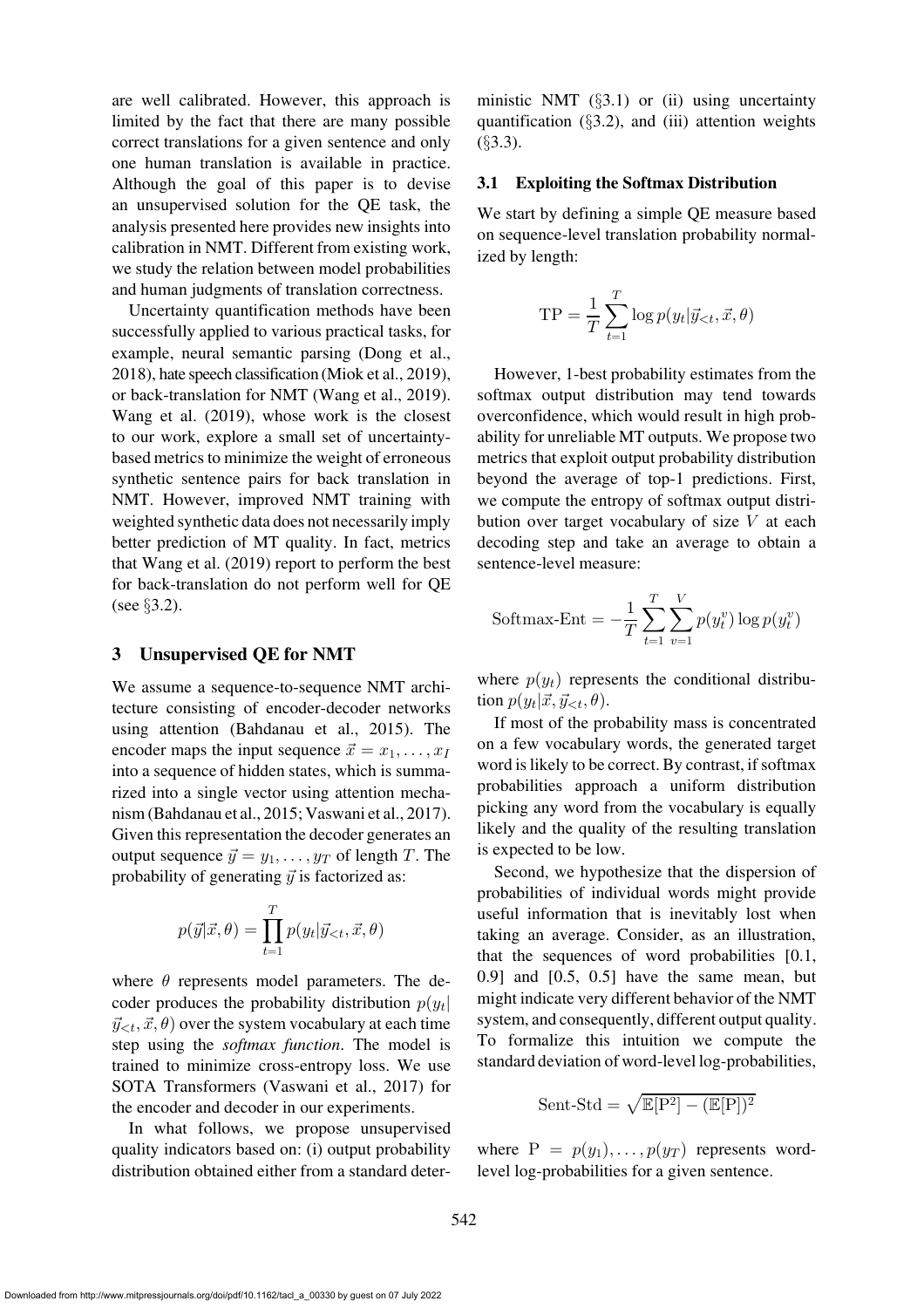#### <span id="page-4-0"></span>3.2 Quantifying Uncertainty

It has been argued in recent work that deep neural networks do not properly represent model uncertainty [\(Gal and Ghahramani, 2016](#page-13-2); [Lakshminarayanan et al., 2017\)](#page-14-3). Uncertainty quantification in deep learning typically relies on the Bayesian formalism [\(MacKay, 1992](#page-15-7); [Graves](#page-13-7), [2011](#page-13-7)[;](#page-13-2) [Welling and Teh](#page-16-10)[,](#page-13-2) [2011;](#page-16-10) Gal and Ghahramani, [2016](#page-13-2); [Tran et al.](#page-16-11), [2019](#page-16-11)). Bayesian NNs learn a posterior distribution over parameters that quantifies *model* or *epistemic* uncertainty, i.e., our lack of knowledge as to which model generated the training data.[3](#page-4-2) Bayesian NNs usually come with prohibitive computational costs and various approximations have been developed to alleviate this. In this paper we explore the Monte Carlo (MC) dropout [\(Gal and Ghahramani,](#page-13-2) [2016](#page-13-2)).

Dr[opout is a method introduced by](#page-16-13) Srivastava et al. [\(2014](#page-16-13)) to reduce overfitting when training neural models. It consists in randomly masking neurons to zero based on a Bernoulli distribution. [Gal and Ghahramani](#page-13-2) [\(2016](#page-13-2)) use dropout at test time before every weight layer. They perform several forward passes through the network and collect posterior probabilities generated by the model with parameters perturbed by dropout. Mean and variance of the resulting distribution can then be used to represent model uncertainty.

We propose two flavors of MC dropout-based measures for unsupervised QE. First, we compute the expectation and variance for the set of sentencelevel probability estimates obtained by running N stochastic forward passes through the MT model with model parameters  $\theta$  perturbed by dropout:

D-TP = 
$$
\frac{1}{N} \sum_{n=1}^{N} TP_{\hat{\theta}^n}
$$
  
D-Var =  $\mathbb{E}[TP_{\hat{\theta}}^2] - (\mathbb{E}[TP_{\hat{\theta}}])^2$ 

where TP is sentence-level probability as defined in §[3.1.](#page-3-1) We also look at a combination of the two:

$$
\text{D-Combo} = \Big(1-\frac{\text{D-TP}}{\text{D-Var}}\Big)
$$

We note that these metrics have also been used by [Wang et al. \(2019](#page-16-12)), but with the purpose of minimizing the effect of low-quality outputs on NMT training with back translations.

Second, we measure lexical variation between the MT outputs generated for the same source segment when running inference with dropout. We posit that differences between likely MT hypotheses may also capture uncertainty and potential ambiguity and complexity of the original sentence. We compute an average similarity score (sim) between the set  $\mathbb H$  of translation hypotheses:

D-Lex-Sim = 
$$
\frac{1}{C} \sum_{i=1}^{|\mathbb{H}|} \sum_{j=1}^{|\mathbb{H}|} sim(h_i, h_j)
$$

where  $h_i, h_j \in \mathbb{H}$ ,  $i \neq j$  and  $C = 2^{-1}|\mathbb{H}|(|\mathbb{H}|-1)$ is the number of pairwise comparisons for  $|\mathbb{H}|$ hypo[theses. We use Meteor \(](#page-13-9)Denkowski and Lavie, [2014\)](#page-13-9) to compute similarity scores.

### <span id="page-4-1"></span>3.3 Attention

Attention weights represent the strength of connection between source and target tokens, which may be in[dicative of translation quality \(](#page-15-1)Rikters and Fishel, [2017\)](#page-15-1). One way to measure it is to compute the entropy of the attention distribution:

Att-Ent = 
$$
-\frac{1}{I} \sum_{i=1}^{I} \sum_{j=1}^{J} \alpha_{ji} \log \alpha_{ji}
$$

where  $\alpha$  represents attention weights, I is the number of target tokens and  $J$  is the number of source tokens.

This mechanism can be applied to any NMT model with encoder-decoder attention. We focus on attention in Transformer models, as it is currently the most widely used NMT architecture. Transformers rely on various types of attention, multiple attention heads, and multiple encoder and decoder layers. Encoder-decoder attention weights are computed for each head (H) and for each layer (L) of the decoder, as a result we get  $[H \times L]$  matrices with attention weights. It is not clear which combination would give the best results for QE. To summarize the information from different heads and layers, we propose to compute the entropy scores for each possible head/layer combination and then choose the minimum value or compute the average:

AW:Ent-Min = 
$$
min_{\{hl\}}(Att\text{-Ent}_{hl})
$$
  
AW:Ent-Avg =  $\frac{1}{H \times L} \sum_{h=1}^{H} \sum_{l=1}^{L} Att\text{-Ent}_{hl}$ 

<span id="page-4-2"></span><sup>&</sup>lt;sup>3</sup>A distinction is typically made between epistemic and aleatoric uncertainty, where the latter captures the noise inherent to the observations [\(Kendall and Gal, 2017\)](#page-14-8). We leave modeling this distinction in NMT for future work.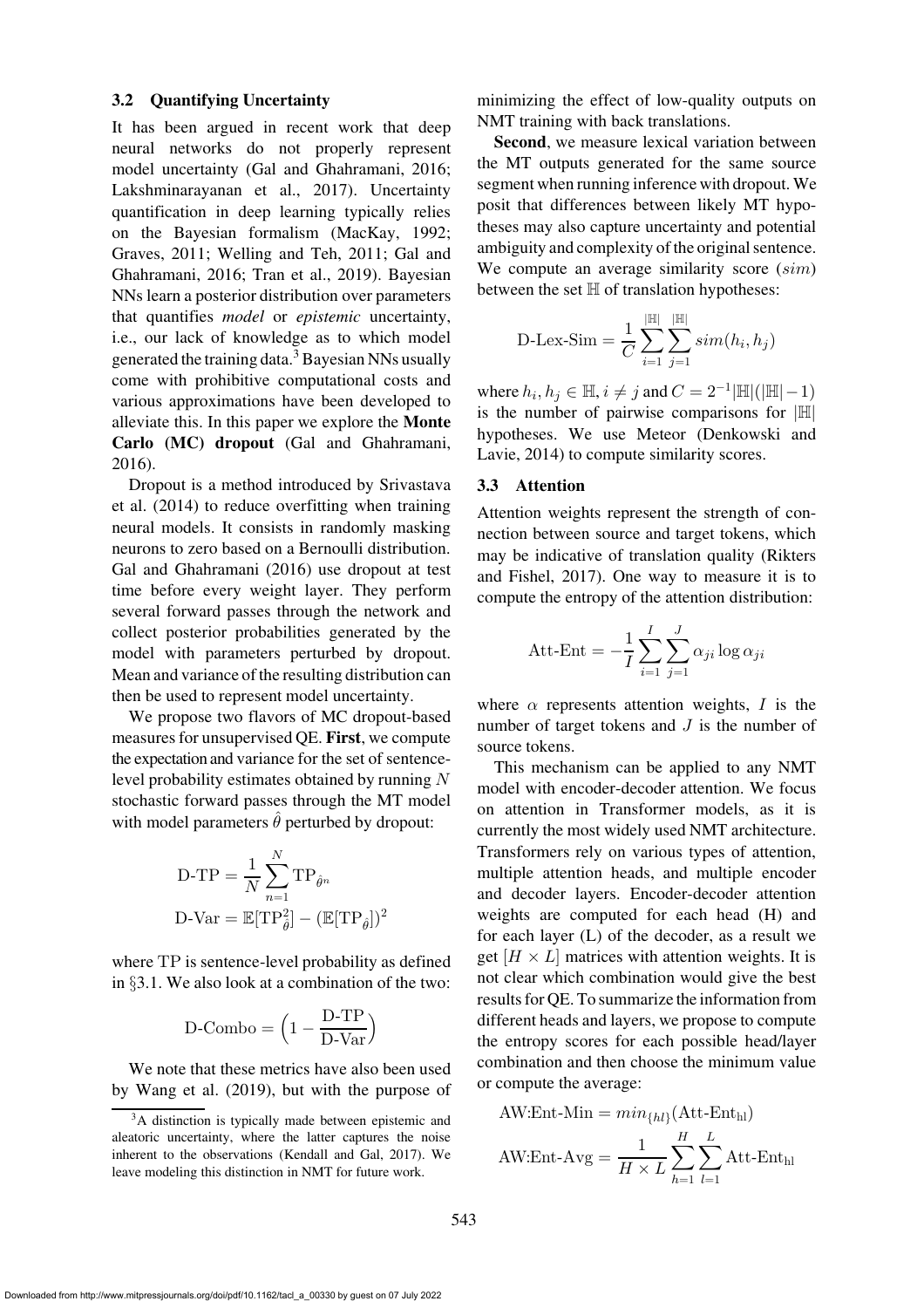## <span id="page-5-0"></span>4 Multilingual Dataset for QE

The quality of NMT translations is strongly affected by the amount of training data. To study our unsupervised QE indicators under different conditions, we collected data for 6 language pairs that includes high-, medium-, and low-resource conditions. To add diversity, we varied the directions into and out-of English, when permitted by the availability of expert annotators into non-English languages. Thus our dataset is composed by the high-resource English–German (En-De) and English–Chinese (En-Zh) pairs; by the mediumresource Romanian–English (Ro-En) and Estonian– English (Et-En) pairs; and by the low-resource Sinhala–English (Si-En) and Nepali–English (Ne-En) pairs. The dataset contains sentences extracted from Wikipedia and the MT outputs manually annotated for quality.

Document and Sentence Sampling We follow the sam[pling process outlined in FLORES \(](#page-14-9)Guzmán et al., [2019](#page-14-9)). First, we sampled documents from Wikipedia for English, Estonian, Romanian, Sinhala, and Nepali. Second, we selected the top 100 documents containing the largest number of sentences that are: (i) in the intended source language according to a language-id classifier<sup>[4](#page-5-1)</sup> and (ii) have the length between 50 and 150 characters. In addition, we filtered out sentences that have been released as part of recent Wikipedia parallel corpora [\(Schwenk et al., 2019\)](#page-15-10), ensuring that our dataset is not part of parallel data commonly used for NMT training.

For every language, we randomly selected 10K sentences from the sampled documents and then translated them into English using the MT models described below. For German and Chinese we selected 20K sentences from the top 100 documents in English Wikipedia. To ensure sufficient representation of high- and low-quality translations for high-resource language pairs, we selected the sentences with minimal lexical overlap with respect to the NMT training data.

NMT systems For medium- and high-resource language pairs we trained the MT models based on the s[tandard Transformer architecture \(](#page-16-1)Vaswani et al., [2017\)](#page-16-1) and followed the implementation details described in [Ott et al.](#page-15-11) [\(2018b](#page-15-11)). We used publicly available MT datasets such as Paracrawl [\(Espla et al., 2019](#page-13-10)) and Europarl [\(Koehn, 2005\)](#page-14-10). ` Si-En and Ne-En MT systems were trained based on Big-Transformer architecture as defined in [Vaswani et al.](#page-16-1) [\(2017\)](#page-16-1). For the low-resource language pairs, the models were trained following the [FLORES semi-supervised setting \(](#page-14-9)Guzmán et al.,  $2019$ <sup>[5](#page-5-2)</sup>, which involves two iterations of backtranslation using the source and the target monolingual data. [Table 1](#page-6-1) specifies the amount of data used for training.

DA Judgments We followed the FLORES setup (Guzmán et al., 2019), which presents a form of DA [\(Graham et al.](#page-13-11), [2013](#page-13-11)). The annotators are asked to rate each sentence from 0–100 according to the perceived translation quality. Specifically, the 0–10 range represents an incorrect translation; 11–29, a translation with few correct keywords, but the overall meaning is different from the source; 30–50, a translation with major mistakes; 51–69, a translation which is understandable and conveys the overall meaning of the source but contains typos or grammatical errors; 70–90, a translation that closely preserves the semantics of the source sentence; and 91–100, a perfect translation.

Each segment was evaluated independently by three professional translators from a single language service provider. To improve annotation consistency, any evaluation in which the range of scores among the raters was above 30 points was rejected, and an additional rater was requested to replace the most diverging translation rating until convergence was achieved. To further increase the reliability of the test and development partitions of the dataset, we requested an additional set of three annotations from a different group of annotators (i.e., from another language service provider) following the same annotation protocol, thus resulting in a total of six annotations per segment.

Raw human scores were converted into *zscores*, that is, standardized according to each individual annotator's overall mean and standard deviation. The scores collected for each segment were averaged to obtain the final score. Such setting allows for the fact that annotators may genuinely disagree on some aspects of quality.

In [Table 1](#page-6-1) we show a summary of the statistics from human annotations. Besides the NMT training corpus size and the distribution of the DA scores for each language pair, we report mean

<span id="page-5-1"></span><sup>4</sup><https://fasttext.cc>.

<span id="page-5-2"></span><sup>5</sup><https://bit.ly/36YaBlU>.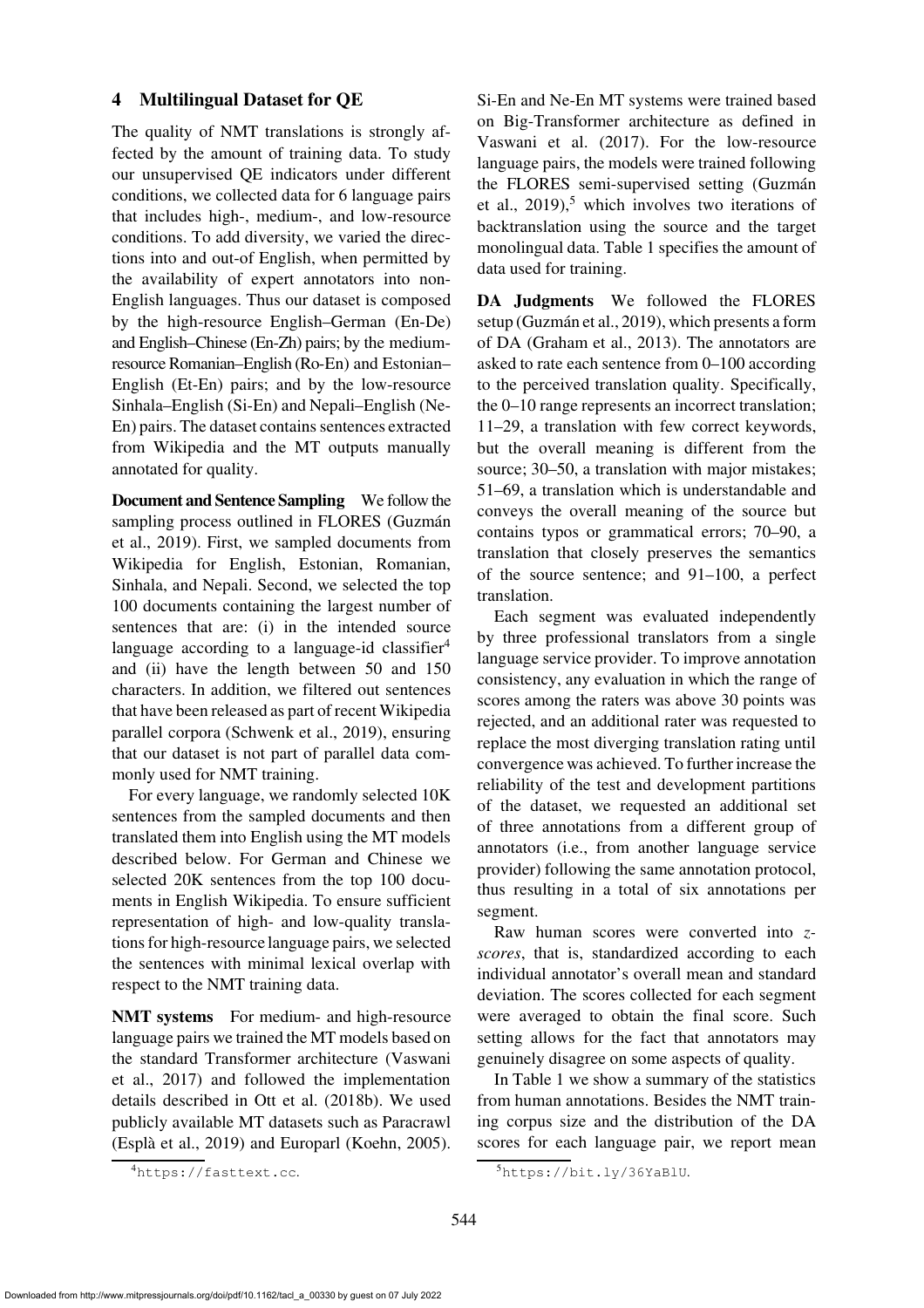|               |              |       | scores |      |        |      | diff |     |
|---------------|--------------|-------|--------|------|--------|------|------|-----|
|               | Pair         | size  | avg    | p25  | median | p75  | avg  | std |
| High-resource | <b>En-De</b> | 23.7M | 84.8   | 80.7 | 88.7   | 92.7 | 13.7 | 8.2 |
|               | En-Zh        | 22.6M | 67.0   | 58.7 | 70.7   | 79.0 | 12.1 | 6.4 |
| Mid-resource  | Ro-En        | 3.9M  | 68.8   | 50.1 | 76.0   | 92.3 | 10.7 | 6.7 |
|               | Et-En        | 880K  | 64.4   | 40.5 | 72.0   | 89.3 | 13.8 | 9.4 |
| Low-resource  | Si-En        | 647K  | 51.4   | 26.0 | 51.3   | 77.7 | 13.4 | 8.7 |
|               | $Ne-En$      | 564K  | 37.7   | 23.3 | 33.7   | 49.0 | 11.5 | 5.9 |

<span id="page-6-1"></span>Table 1: Multilingual QE dataset. Size of the NMT training corpus (size) and summary statistics for the raw DA scores (average, 25th percentile, median, and 75th percentile). As an indicator of annotators' consistency, the last two columns show the mean (avg) and standard deviation (std) of the absolute differences (diff) between the scores assigned by different annotators to the same segment.

and standard deviation of the average differences between the scores assigned by different annotators to each segment, as an indicator of annotation consistency. First, we observe that, as expected, the amount of training data per language pair correlates with the average quality of an NMT system. Second, we note that the distribution of human scores changes substantially across language pairs. In particular, we see very little variability in quality for En-De, which makes QE for this language pair especially challenging (see §[5\)](#page-6-0). Finally, as shown in the right-most columns, annotation consistency is similar across language pairs and comparable to existing work that follows DA methodology for data collection. For example, [Graham et al. \(2013](#page-13-11)) report an average difference of 25 across annotators' scores.

Data Splits To enable comparison between supervised and unsupervised approaches to QE, we split the data into 7K training partition, 1K development set, and two test sets of 1K sentences each. One of these test sets is used for the experiments in this paper, the other is kept blind for future work.

Additional Data To support our discussion of the effect of NMT training on the correlation between predictive probabilities and perceived translation quality presented in §[6,](#page-10-0) we trained various alternative NMT system variants, translated and annotated 400 original Estonian sentences from our test set with each system variant.

The data, the NMT models, and the DA judgments are available at [https://github.](https://github.com/facebookresearch/mlqe) [com/facebookresearch/mlqe](https://github.com/facebookresearch/mlqe).

## <span id="page-6-0"></span>5 Experiments and Results

Below we analyze how our unsupervised QE indicators correlate with human judgments.

#### <span id="page-6-2"></span>5.1 Settings

Benchmark Supervised QE Systems We compare the performance of the proposed unsupervised QE indicators against the best performing supervised approaches with available open-source implementation, namely, the Predictor-Estimator (PredEst) architecture [\(Kim et al., 2017b\)](#page-14-4) provided by OpenKiwi toolkit [\(Kepler et al.](#page-14-11), [2019b\)](#page-14-11), and an improved version of the BiRNN model provided by DeepQuest toolkit [\(Ive et al.](#page-14-12), [2018\)](#page-14-12), which we refer to as BERT-BiRNN [\(Blain et al., 2020](#page-12-6)).

PredEst. We trained PredEst models (see §[2\)](#page-1-2) using the same parameters as in the default configurations provided by [Kepler et al.](#page-14-11) [\(2019b](#page-14-11)). Predictor models were trained for 6 epochs on the same training and development data as the NMT systems, while the Estimator models were trained for 10 epochs on the training and development sets of our dataset (see §[4\)](#page-5-0). Unlike [Kepler et al.](#page-14-11) [\(2019b\)](#page-14-11), the Estimator was not trained using multitask learning, as our dataset currently does not contain any word-level annotation. We use the model corresponding to the best epoch as identified by the metric of reference on the development set: perplexity for the Predictor and Pearson correlation for the Estimator.

BERT-BIRNN. This model, similarly to the recent SOTA QE systems [\(Kepler et al., 2019a](#page-14-5)), uses a large-scale pre-trained BERT model to obtain token-level representations that are then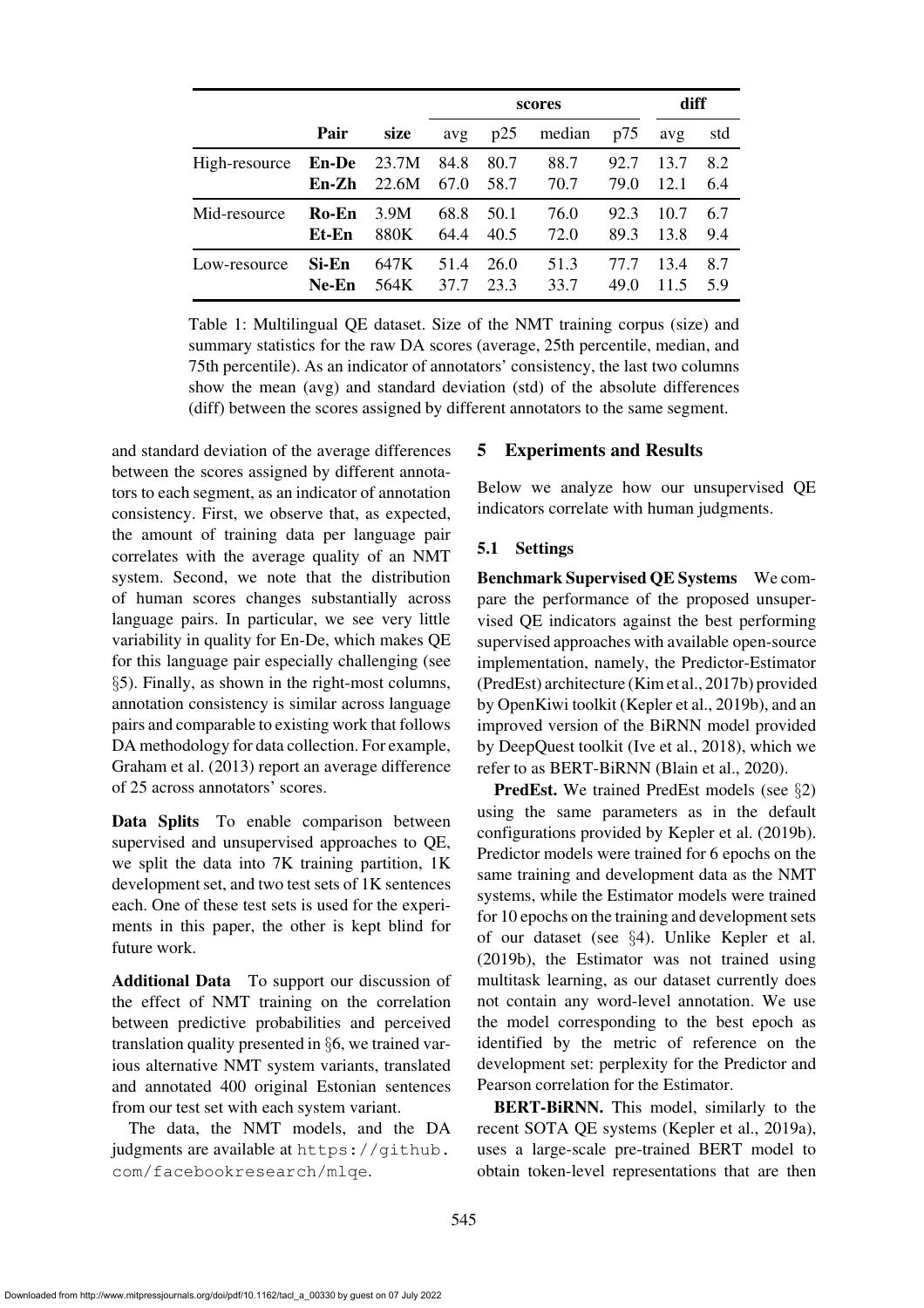fed into two independent bidirectional RNNs to encode both the source sentence and its translation independently. The two resulting sentence representations are then concatenated as a weighted sum of their word vectors, using an attention mechanism. The final sentence-level representation is then fed to a sigmoid layer to produce the sentence-level quality estimates. During training, BERT was fine-tuned by unfreezing the weights of the last four layers along with the embedding layer. We used early stopping based on Pearson correlation on the development set, with a patience of 5.

Unsupervised QE For the dropout-based indicators (see §[3.2\)](#page-4-0), we use dropout rate of 0.3, the same as for training the NMT models (see §[4\)](#page-5-0). We perform  $N = 30$  inference passes to obtain the posterior probability distribution. N was chosen follo[wing the experiments in related work \(](#page-13-8)Dong et al., [2018](#page-13-8); [Wang et al.](#page-16-12), [2019](#page-16-12)). However, we note that increasing  $N$  beyond 10 results in very small improvements on the development set. The implementation of stochastic decoding with MC dropout is available as part of the fairseq toolkit [\(Ott et al.](#page-15-8), [2019](#page-15-8)) at [https://github.com/](https://github.com/pytorch/fairseq) [pytorch/fairseq](https://github.com/pytorch/fairseq).

#### 5.2 Correlation with Human Judgments

[Table 2](#page-8-0) shows Pearson correlation with DA for our unsupervised QE indicators and for the supervised QE systems. Unsupervised QE indicators are grouped as follows: Group I corresponds to the measurements obtained with standard decoding  $(\S3.1)$  $(\S3.1)$ ; Group II contains indicators computed using MC dropout  $(\S3.2)$  $(\S3.2)$ ; and **Group III** contains the results for attention-based indicators  $(\S3.3)$  $(\S3.3)$ . Group IV corresponds to the supervised QE models presented in §[5.1.](#page-6-2) We use the Hotelling-Williams test to compute significance of the difference between dependent correlations [\(Williams](#page-16-14), [1959](#page-16-14)) with p-value  $< 0.05$ . For each language pair, results that are not significantly outperformed by any method are marked in bold; results that are not significantly outperformed by any other method from the same group are underlined.

We observe that the simplest measure that can be extracted from NMT, sequence-level probability (TP), already performs competitively, in particular for the medium-resource language pairs. TP is consistently outperformed by D-TP, indicating that NMT output probabilities are not well calibrated. This confirms our hypothesis that estimating model uncertainty improves correlation with perceived translation quality. Furthermore, our approach performs competitively with strong supervised QE models. Dropout-based indicators significantly outperform PredEst and rival BERT-BiRNN for four language pairs.<sup>[6](#page-7-0)</sup> These results position the proposed unsupervised QE methods as an attractive alternative to the supervised approach in the scenario where the NMT model used to generate the translations can be accessed.

For both unsupervised and supervised methods performance varies considerably across language pairs. The highest correlation is achieved for the medium-resource languages, whereas for highresource language pairs it is drastically lower. The main reason for this difference is a lower variability in translation quality for high-resource language pairs. [Figure 2](#page-9-0) shows scatter plots for Ro-En, which has the best correlation results, and En-De with the lowest correlation for all quality indicators. Ro-En has a substantial number of high-quality sentences, but the rest of the translations are uniformly distributed across the quality range. The distribution for En-De is highly skewed, as the vast majority of the translations are of high quality. In this case capturing meaningful variation appears to be more challenging, as the differences reflected by the DA may be more subtle than any of the QE methods is able to reveal.

The reason for a lower correlation for Sinhala and Nepalese is different. For unsupervised indicators it can be due to the difference in model capacity<sup>[7](#page-7-1)</sup> and the amount of training data. On the one hand, increasing depth and width of the model may negatively affect calibration [\(Guo et al.,](#page-14-2) [2017](#page-14-2)). On the other hand, due to the small amount of training data the model can overfit, resulting in inferior results both in terms of translation quality and correlation. It is noteworthy, however, that supervised QE system suffers a larger drop in performance than unsupervised indicators, as its

<span id="page-7-0"></span><sup>&</sup>lt;sup>6</sup>We note that PredEst models are systematically and significantly outperformed by BERT-BiRNN. This is not surprising, as large-scale pretrained representations have been shown to boost model performance for QE [\(Kepler et al.](#page-14-5), [2019a](#page-14-5)[\) and other natural language processing tasks \(](#page-13-12)Devlin et al., [2019](#page-13-12)).

<span id="page-7-1"></span><sup>&</sup>lt;sup>7</sup>Models for these languages were trained using Transformer-Big architecture from [Vaswani et al.](#page-16-1) [\(2017](#page-16-1)).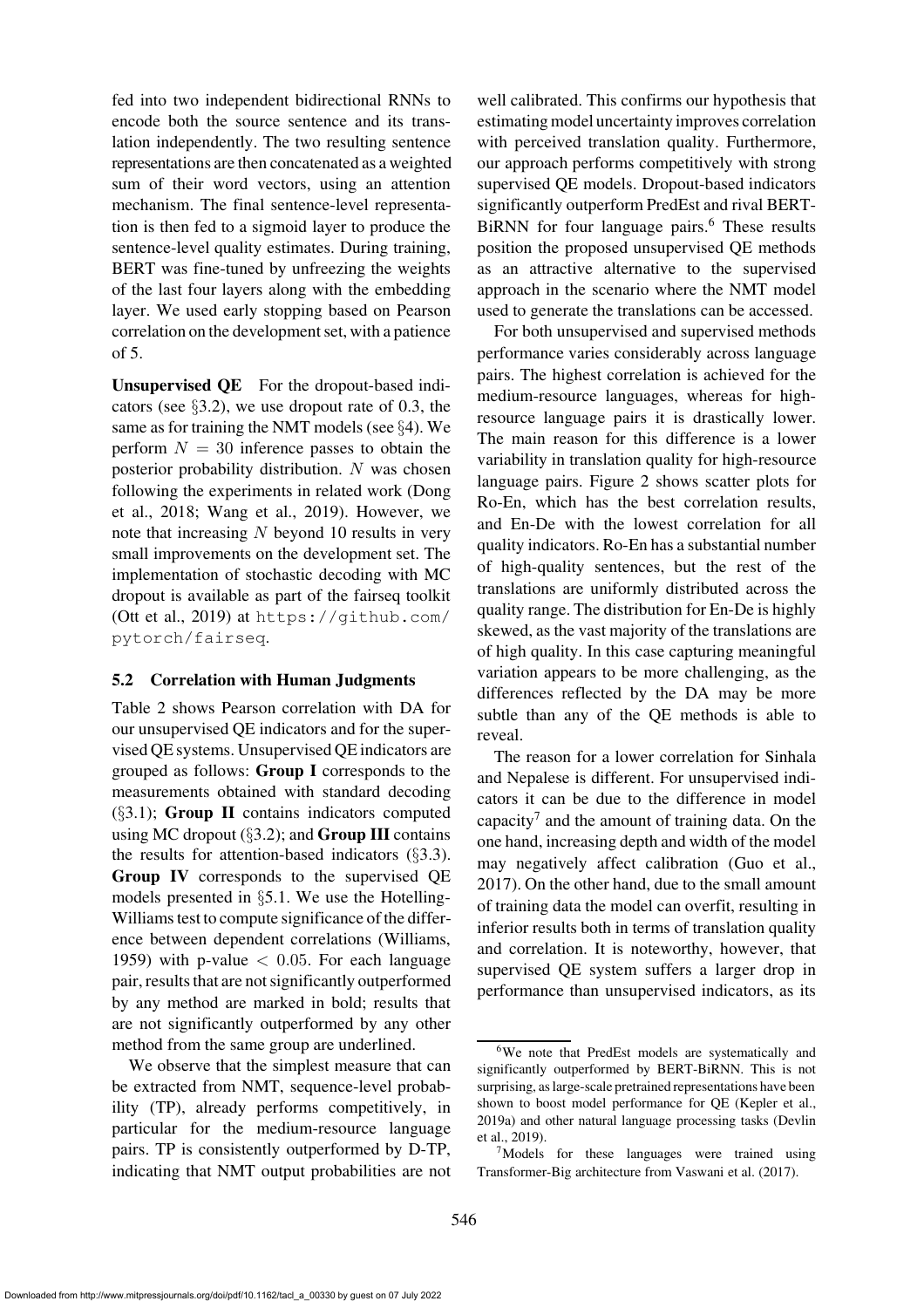|              |                          | Low-resource |          | Mid-resource |          | <b>High-resource</b> |         |
|--------------|--------------------------|--------------|----------|--------------|----------|----------------------|---------|
|              | <b>Method</b>            | Si-En        | $Ne$ -En | $Et$ -En     | $Ro$ -En | En-De                | $En-Zh$ |
| I            | TP                       | 0.399        | 0.482    | 0.486        | 0.647    | 0.208                | 0.257   |
|              | Softmax-Ent (-)          | 0.457        | 0.528    | 0.421        | 0.613    | 0.147                | 0.251   |
|              | $Sent-Std(-)$            | 0.418        | 0.472    | 0.471        | 0.595    | 0.264                | 0.301   |
| $\mathbf{H}$ | $D-TP$                   | 0.460        | 0.558    | 0.642        | 0.693    | 0.259                | 0.321   |
|              | $D-Var(-)$               | 0.307        | 0.299    | 0.356        | 0.332    | 0.164                | 0.232   |
|              | $D$ -Combo $(-)$         | 0.286        | 0.418    | 0.475        | 0.383    | 0.189                | 0.225   |
|              | D-Lex-Sim                | 0.513        | 0.600    | 0.612        | 0.669    | 0.172                | 0.313   |
| Ш            | $AW: Ent-Min (-)$        | 0.097        | 0.265    | 0.329        | 0.524    | 0.000                | 0.067   |
|              | $AW: Ent-Avg(-)$         | 0.10         | 0.205    | 0.377        | 0.382    | 0.090                | 0.112   |
|              | $AW: best head/layer(-)$ | 0.255        | 0.381    | 0.416        | 0.636    | 0.241                | 0.168   |
| IV           | PredEst                  | 0.374        | 0.386    | 0.477        | 0.685    | 0.145                | 0.190   |
|              | BERT-BiRNN               | 0.473        | 0.546    | 0.635        | 0.763    | 0.273                | 0.371   |

<span id="page-8-0"></span>Table 2: Pearson  $(r)$  correlation between unsupervised OE indicators and human DA judgments. Results that are not significantly outperformed by any method are marked in bold; results that are not significantly outperformed by any other method from the same group are underlined.



<span id="page-8-1"></span>Figure 1: Token-level probabilities of high-quality (left) and low-quality (right) Et-En translations.

predictor component requires large amounts of parallel data for training. We suggest, therefore, that unsupervised QE is more stable in lowresource scenarios than supervised approaches.

We now look in more detail at the three groups of unsupervised measurements in [Table 2.](#page-8-0)

Group I Average entropy of the softmax output (Softmax-Ent) and dispersion of the values of token-level probabilities (Sent-Std) achieve a significantly higher correlation than TP metric for four language pairs. Softmax-Ent captures uncertainty of the output probability distribution, which appears to be a more accurate reflection of the overall translation quality. Sent-Std captures a pattern in the sequence of token-level probabilities

that helps detect low-quality translation illustrated in [Figure 1. Figure 1](#page-8-1) shows two Et-En translations that have drastically different absolute DA scores of 62 and 1, but the difference in their sentencelevel log-probability is negligible: −0.50 and −0.48 for the first and second translations, respectively. By contrast, the sequences of tokenlevel probabilities are very different, as the second sentence has larger variation in the logprobabilities for adjacent words, with very high probabilities for high-frequency function words and low probabilities for content words.

Group II The best results are achieved by the D-Lex-Sim and D-TP metrics. Interestingly, D-Var has a much lower correlation, because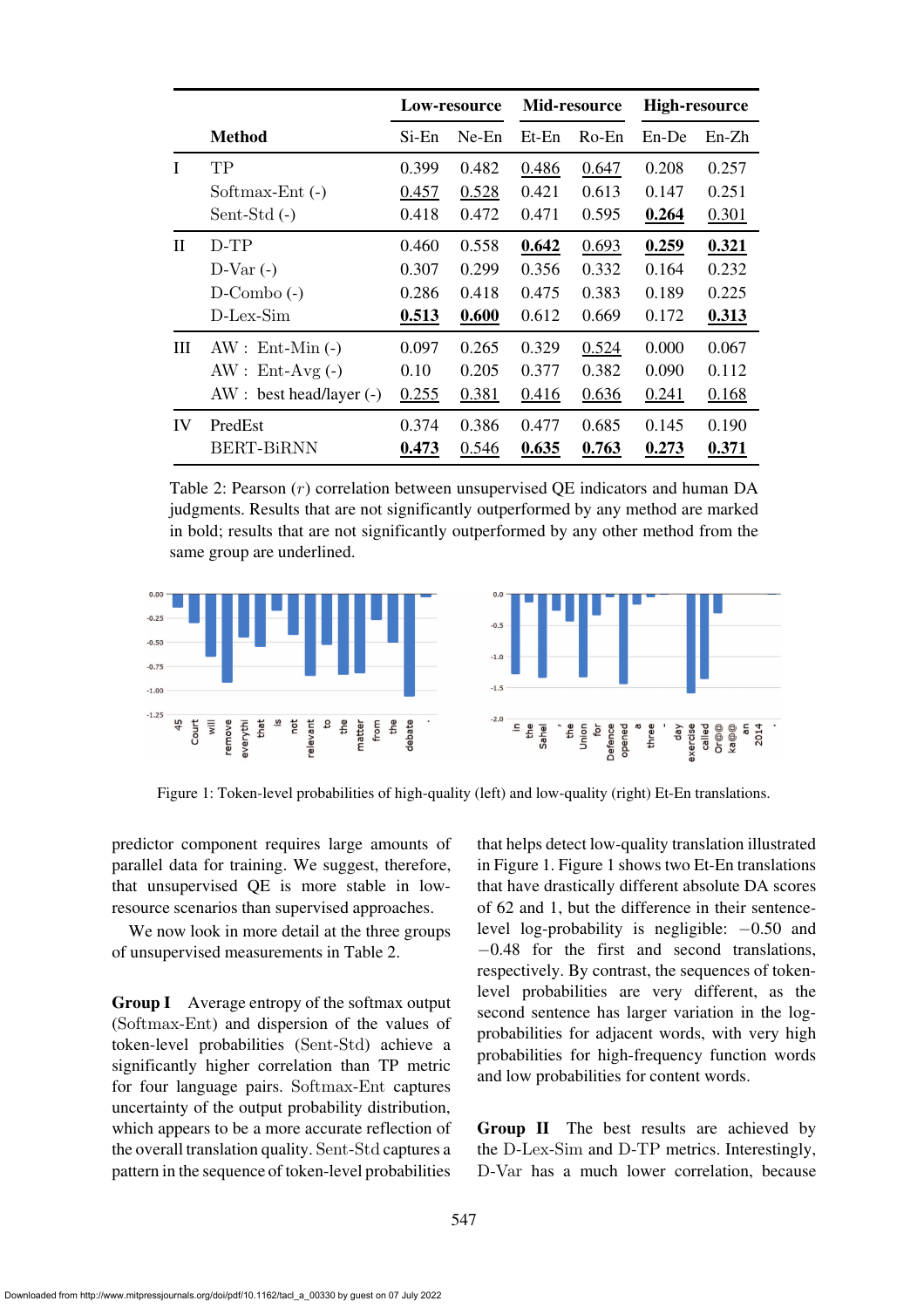|              | Original<br><b>Reference</b><br><b>MT</b> Output | Tanganjikast püütakse niiluse ahvenat ja kapentat.<br>Nile perch and kapenta are fished from Lake Tanganyika.<br>There is a silver thread and candle from Tanzeri.                                                                                                                                         |  |  |
|--------------|--------------------------------------------------|------------------------------------------------------------------------------------------------------------------------------------------------------------------------------------------------------------------------------------------------------------------------------------------------------------|--|--|
| Low Quality  | Dropout                                          | There will be a silver thread and a penny from Tanzer.<br>There is an attempt at a silver greed and a carpenter from Tanzeri.<br>There will be a silver bullet and a candle from Tanzer.<br>The puzzle is being caught in the chicken's gavel and the coffin.                                              |  |  |
|              | Original<br><b>Reference</b><br><b>MT</b> Output | Siis aga võib tekkida seesmise ja välise vaate vahele lõhe.<br>This could however lead to a split between the inner and outer view.<br>Then there may be a split between internal and external viewpoints.                                                                                                 |  |  |
| High Quality | Dropout                                          | Then, however, there may be a split between internal and external viewpoints.<br>Then, however, there may be a gap between internal and external viewpoints.<br>Then there may be a split between internal and external viewpoints.<br>Then there may be a split between internal and external viewpoints. |  |  |

<span id="page-9-2"></span>Table 3: Example of MC dropout for a low-quality (top) and a high-quality (bottom) MT outputs.

by only capturing variance it ignores the actual probability estimate assigned by the model to the given output.<sup>[8](#page-9-1)</sup>

[Table 3](#page-9-2) provides an illustration of how model uncertainty captured by MC dropout reflects the quality of MT output. The first example contains a low quality translation, with a high variability in MT hypotheses obtained with MC dropout. By contrast, MC dropout hypotheses for the second high-quality example are very similar and, in fact, constitute valid linguistic paraphrases of each other. This fact is directly exploited by the D-Lex-Sim metric that measures the variability between MT hypotheses generated with perturbed model parameters and performs on pair with D-TP. Besides capturing model uncertainty, D-Lex-Sim reflects the potential complexity of the source segments, as the number of different possible translations of the sentences is an indi-cator of their inherent ambiguity.<sup>[9](#page-9-3)</sup>

Group III While our attention-based metrics also achieve a sensible correlation with human judgments, it is considerably lower than the rest of the unsupervised indicators. Attention may not provide enough information to be used as a quality indicator of its own, since there is no direct



<span id="page-9-0"></span>Figure 2: Scatter plots for the correlation between D-TP (x-axis) and standardized DA scores (y-axis) for Ro-En (top) and En-De (bottom).

mapping between words in different languages, and, therefore, high entropy in attention weights does not necessarily indicate low translation quality. We leave experiments with combined attention and probability-based measures to future work.

The use of multihead attention with multiple layers in Transformer may also negatively affect

<span id="page-9-1"></span><sup>8</sup>This is in contrast with the work by [Wang et al. \(2019](#page-16-12)) where D-Var appears to be one of the best performing metric for NMT training with back-translation demonstrating an essential difference between this task and QE.

<span id="page-9-3"></span><sup>&</sup>lt;sup>9</sup>Note that D-Lex-Sim involves generating N additional translation hypotheses, whereas the D-TP only requires re-scoring an existing translation output and is thus less expensive in terms of time.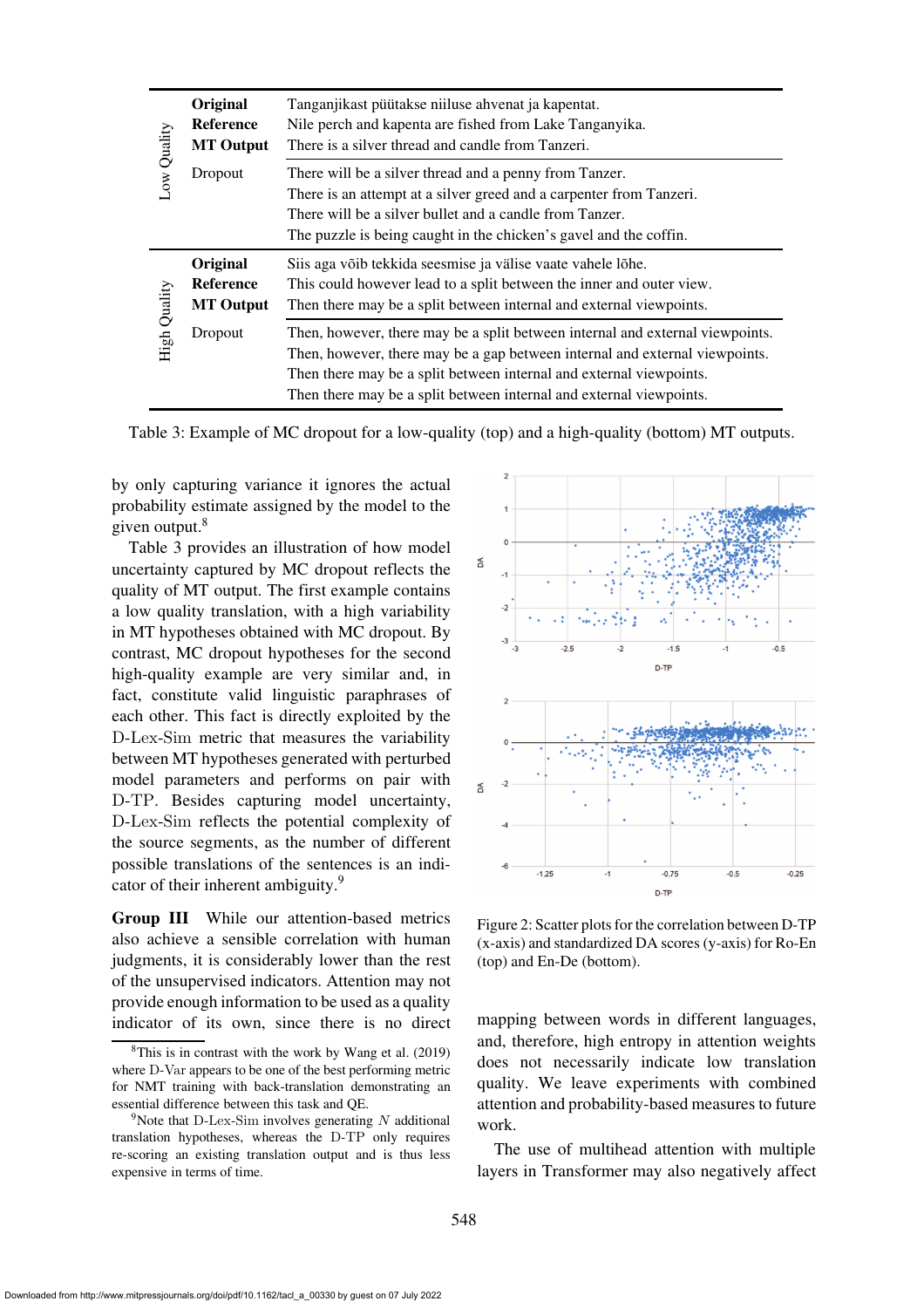the results. As shown by [Voita et al.](#page-16-9) [\(2019](#page-16-9)), different attention heads are responsible for different functions. Therefore, combining the information coming from different heads and layers in a simple way may not be an optimal solution. To test whether this is the case, we computed attention entropy and its correlation with DA for all possible combinations of heads and layers. As shown in [Table 2,](#page-8-0) the best head/layer combination (AW : best head/layer) indeed significantly outperforms other attention-based measurements for all language pairs suggesting that this method should be preferred over simple averaging. Using the best head/layer combination for QE is limited by the fact that it requires validation on a dataset annotated with DA and thus is not fully unsupervised. This outcome opens an interesting direction for further experiments to automatically discover the best possible head/layer combination.

# <span id="page-10-0"></span>6 Discussion

In the previous section we studied the performance of our unsupervised quality indicators for different language pairs. In this section we validate our results by looking at two additional factors: domain shift and underlying NMT system.

#### 6.1 Domain Shift

One way to evaluate how well a model represents uncertainty is to measure the difference in model confid[ence under domain shift \(](#page-14-13)Hendrycks and Gimpel, [2016](#page-14-13); [Lakshminarayanan et al.](#page-14-3), [2017](#page-14-3); [Snoek et al.](#page-15-12), [2019\)](#page-15-12). A well-calibrated model should produce low confidence estimates when tested on data points that are far away from the training data.

Overconfident predictions on out-of-domain sentences would undermine the benefits of unsupervised QE for NMT. This is particularly relevant given the current wide use of NMT for translating mixed domain data online. Therefore, we conduct a small experiment to compare model confidence on in-domain and out-of-domain data. We focus on the Et-En language pair. We use the test partition of the MT training dataset as our in-domain sample. To generate the out-ofdomain sample, we sort our Wikipedia data (prior to sentence sampling stage in §[4\)](#page-5-0) by distance to the training data and select the top 500 segments with the largest distance score. To compute distance scores we follow the strategy of [Niehues and Pham](#page-15-13) [\(2019](#page-15-13)) that measures the test/training data distance based on the hidden states of NMT encoder.

We compute model posterior probabilities for the translations of the in-domain and out-ofdomain sample either obtained through standard decoding, or using MC dropout. TP obtains average values of  $-0.440$  and  $-0.445$  for indomain and out-of-domain data, respectively, whereas for D-TP these values are −0.592 and −0.685. The difference between in-domain and out-of-domain confidence estimates obtained by standard decoding is negligible. The difference between MC-dropout average probabilities for indomain vs. out-of-domain samples was found to be statistically significant under Student's t-test, with  $p$ -value  $< 0.01$ . Thus, expectation over predictive probabilities with MC dropout indeed provides a better estimation of model uncertainty for NMT, and therefore can improve the robustness of unsupervised QE on out-of-domain data.

#### 6.2 NMT Calibration across NMT Systems

Findings in the previous section suggest that using model probabilities results in fairly high correlation with human judgments for various language pairs. In this section we study how well these findings generalize to different NMT systems. The list of model variants that we explore is by no means exhaustive and was motivated by common practices in MT and by the factors that can negatively affect model calibration (number of training epochs) or help represent uncertainty (model ensembling). For this smallscale experiment we focus on Et-En. For each system variant we translated 400 sentences from the test partition of our dataset and collected the DA accordingly. As baseline, we use a standard Transformer model with beam search decoding. All system variants are trained using Fairseq implementation [\(Ott et al.](#page-15-8), [2019](#page-15-8)) for 30 epochs, with the best checkpoint chosen according to the validation loss.

First, we consider three system variants with differences in architecture or training: RNN-based NMT [\(Bahdanau et al., 2015](#page-12-2); [Luong et al., 2015](#page-14-14)), Mix[ture of Experts \(MoE,](#page-15-14) [He et al.](#page-14-15)[,](#page-15-14) [2018](#page-14-15)[;](#page-15-14) Shen et al., [2019;](#page-15-14) [Cho et al.](#page-13-13), [2019](#page-13-13)), and model ensemble [\(Garmash and Monz, 2016](#page-13-14)).

Shen et al. [\(2019](#page-15-14)) use the *MoE* framework to capture the inherent uncertainty of the MT task where the same input sentence can have multiple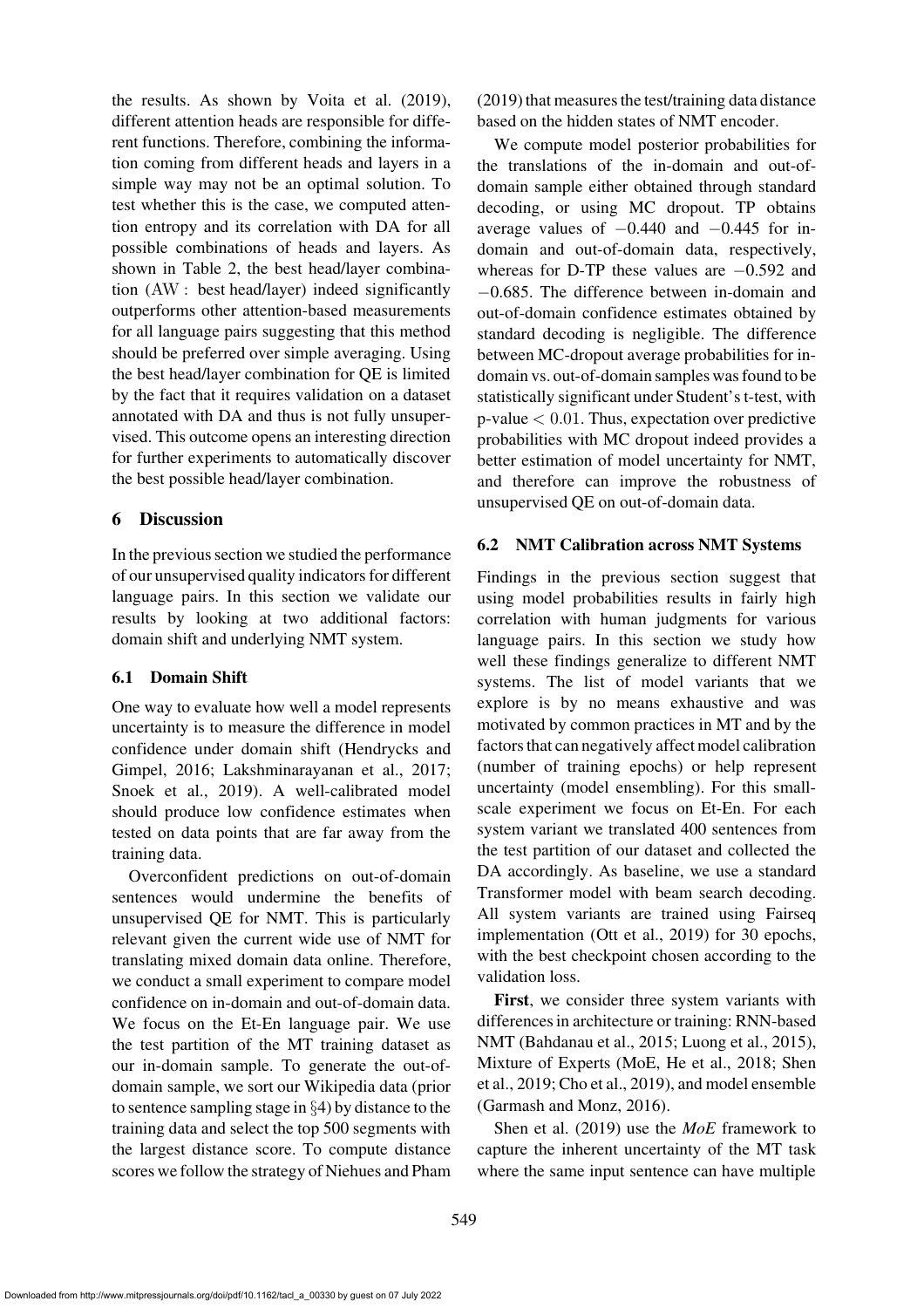| Method                                 | $\boldsymbol{r}$        | DA                      |
|----------------------------------------|-------------------------|-------------------------|
| TP-Beam                                | 0.482                   | 58.88                   |
| TP-Sampling<br>TP-Diverse beam         | 0.533<br>0.424          | 42.02<br>55.12          |
| <b>TP-RNN</b><br>TP-Ensemble<br>TP-MoE | 0.502<br>0.538<br>0.449 | 43.63<br>61.19<br>51.20 |
| D-TP                                   | 0.526                   | 58.88                   |

<span id="page-11-1"></span>Table 4: Pearson correlation (r) between sequence-level output probabilities (TP) and average DA for translations generated by different NMT systems.

correct translations. A mixture model introduces a multinomial latent variable to control generation and produce a diverse set of MT hypotheses. In our experiment we use hard mixture model with uniform prior and 5 mixture components. To produce the translations we generate from a randomly chosen component with standard beam search. To obtain the probability estimates we average the probabilities from all mixture components.

Previous work has used *model ensembling* as a strategy for representing model uncertainty [\(Lakshminarayanan et al.](#page-14-3), [2017;](#page-14-3) [Pearce et al.,](#page-15-15)  $2018$ .<sup>[10](#page-11-0)</sup> In NMT, ensembling has been used to improve translation quality. We train four Transformer models initialized with different random seeds. At decoding time predictive distributions from different models are combined by averaging.

Second, we consider two alternatives to beam search: diverse beam search [\(Vijayakumar et al.,](#page-16-15) [2016](#page-16-15)) and sampling. For sampling, we generate translations one token at a time by sampling from the model conditional distribution  $p(y_i | \vec{y} \leq i, \vec{x}, \theta)$ , until the end of sequence symbol is generated. For comparison, we also compute the D-TP metric for the standard Transformer model on the subset of 400 segments considered for this experiment.

[Table 4](#page-11-1) shows the results. Interestingly, the correlation between output probabilities and DA is not necessarily related to the quality of MT outputs. For example, sampling produces much higher correlation although the quality is much



<span id="page-11-2"></span>Figure 3: Pearson correlation between translation quality and model probabilities (orange), and Meteor (blue) over training epochs.

lower. This is in line with previous work that indicates that sampling results in better calibrated probability distribution than beam search [\(Ott et al.,](#page-15-16) [2018a](#page-15-16)). System variants that promote diversity in NMT outputs (diverse beam search and MoE) do not achieve any improvement in correlation over standard Transformer model.

The best results both in quality and QE are achieved by ensembling, which provides additional evidence that better uncertainty quantification in NMT improves correlation with human judgments. MC dropout achieves very similar results. We recommend using either of these two methods for NMT systems with unsupervised QE.

## 6.3 NMT Calibration across Training Epochs

The final question we address is how the correlation between translation probabilities and translation quality is affected by the amount of training. We train our base Et-En Transformer system for 60 epochs. We generate and evaluate translations after each epoch. We use the test partition of the MT training set and assess translation quality with Meteor evaluation metric. [Figure 3](#page-11-2) shows the average Meteor scores (blue) and Pearson correlation (orange) between segment-level Meteor scores and translation probabilities from the MT system for each epoch.

Interestingly, as the training continues test quality stabilizes whereas the relation between model probabilities and translation quality is deteriorated. During training, after the model is

<span id="page-11-0"></span><sup>&</sup>lt;sup>10</sup>Note that MC dropout discussed in §[3.2](#page-4-0) can be interpreted as an ensemble model combination where the predictions are averaged over an ensemble of NNs [\(Lakshminarayanan et al.](#page-14-3), [2017\)](#page-14-3).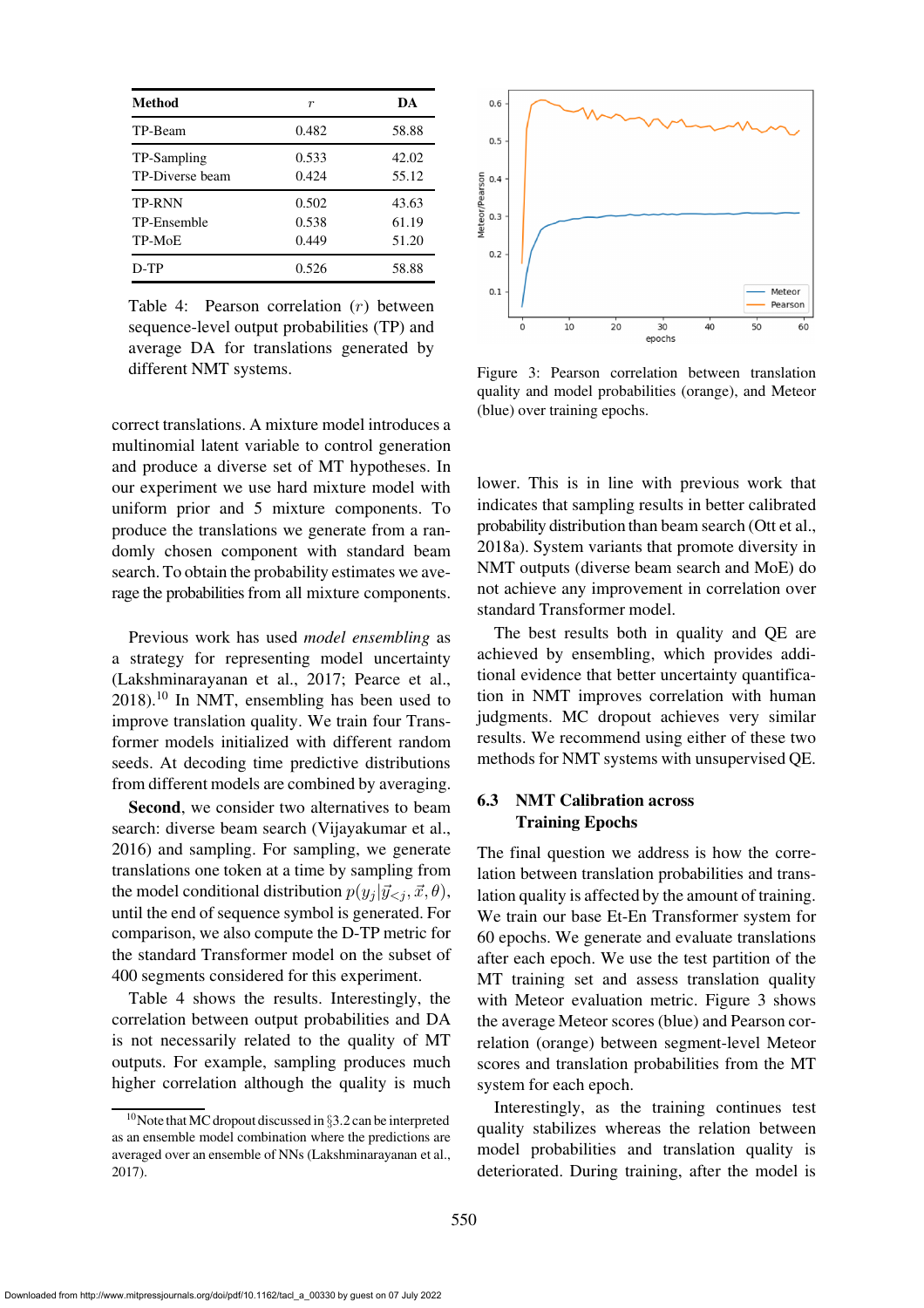able to correctly classify most of the training examples, the loss can be further minimized by increasing the confidence of predictions [\(Guo et al.,](#page-14-2) [2017](#page-14-2)). Thus longer training does not affect output quality but damages calibration.

# 7 Conclusions

We have devised an unsupervised approach to QE where no training or access to any additional resources besides the MT system is required. Besides exploiting softmax output probability distribution and the entropy of attention weights from the NMT model, we leverage uncertainty quantification for unsupervised QE. We show that, if carefully designed, the indicators extracted from the NMT system constitute a rich source of information, competitive with supervised QE methods.

We analyzed how different MT architectures and training settings affect the relation between predictive probabilities and translation quality.We showed that improved translation quality does not necessarily imply a stronger correlation between translation quality and predictive probabilities. Model ensemble have been shown to achieve optimal results both in terms of translation quality and when using output probabilities as an unsupervised quality indicator.

Finally, we created a new multilingual dataset for QE covering various scenarios for MT development including low- and high-resource language pairs. Both the dataset and the MT models needed to reproduce the results of our experiments are available at[https://github.com/](https://github.com/facebookresearch/mlqe) [facebookresearch/mlqe](https://github.com/facebookresearch/mlqe).

This work can be extended in many directions. First, our sentence-level unsupervised metrics could be adapted for QE at other levels (word, phrase, and document). Second, the proposed metrics can be combined as features in supervised QE approaches. Finally, other methods for uncertainty quantification, as well as other types of uncertainty, can be explored.

# Acknowledgments

Marina Fomicheva, Lisa Yankovskaya, Frédéric Blain, Mark Fishel, Nikolaos Aletras, and Lucia Specia were supported by funding from the Bergamot project (EU H2020 grant no. 825303).

# **References**

- <span id="page-12-2"></span>Dzmitry Bahdanau, Kyunghyun Cho, and Yoshua Bengio. 2015. Neural machine translation by jointly learning to align and translate. In *3rd International Conference on Learning Representations, ICLR 2015*.
- <span id="page-12-0"></span>Loïc Barrault, Ondřej Bojar, Marta R. Costa-jussà, Christian Federmann, Mark Fishel, Yvette Graham, Barry Haddow, Matthias Huck, Philipp Koehn, Shervina Malmasi, Christof Monz, Mathias Müller, Santanu Pal, Matt Post, and Marcos Zampieri. 2019. Findings of the 2019 Conference on Machine Translation (WMT19). In *Proceedings of the Fourth Conference on Machine Translation (Volume 2: Shared Task Papers, Day 1)*, pages 1–61.
- <span id="page-12-1"></span>Luisa Bentivogli, Arianna Bisazza, Mauro Cettolo, and Marcello Federico. 2016. Neural versus phrase-based machine translation quality: A case study. In *Proceedings of the 2016 Conference on Empirical Methods in Natural Language Processing*, pages 257–267.
- <span id="page-12-6"></span>Frédéric Blain, Nikolaos Aletras, and Lucia Specia. 2020. Quality in, quality out: Learning from actual mistakes. In *Proceedings of the 22nd Annual Conference of the European Association for Machine Translation*.
- <span id="page-12-3"></span>John Blatz, Erin Fitzgerald, George Foster, Simona Gandrabur, Cyril Goutte, Alex Kulesza, Alberto Sanchis, and Nicola Ueffing. 2004. Confidence Estimation for Machine Translation. In *COLING 2004: Proceedings of the 20th International Conference on Computational Linguistics*, pages 315–321.
- <span id="page-12-5"></span>Ondřej Bojar, Yvette Graham, and Amir Kamran. 2017. Results of the WMT17 metrics shared task. In *Proceedings of the Second Conference on Machine Translation*, pages 489–513, Copenhagen, Denmark. Association for Computational Linguistics.
- <span id="page-12-4"></span>Ondřej Bojar, Yvette Graham, Amir Kamran, and Miloš Stanojević. 2016. Results of the WMT16 metrics shared task. In *Proceedings of the First Conference on Machine Translation: Volume 2, Shared Task Papers*, pages 199–231, Berlin, Germany. Association for Computational Linguistics.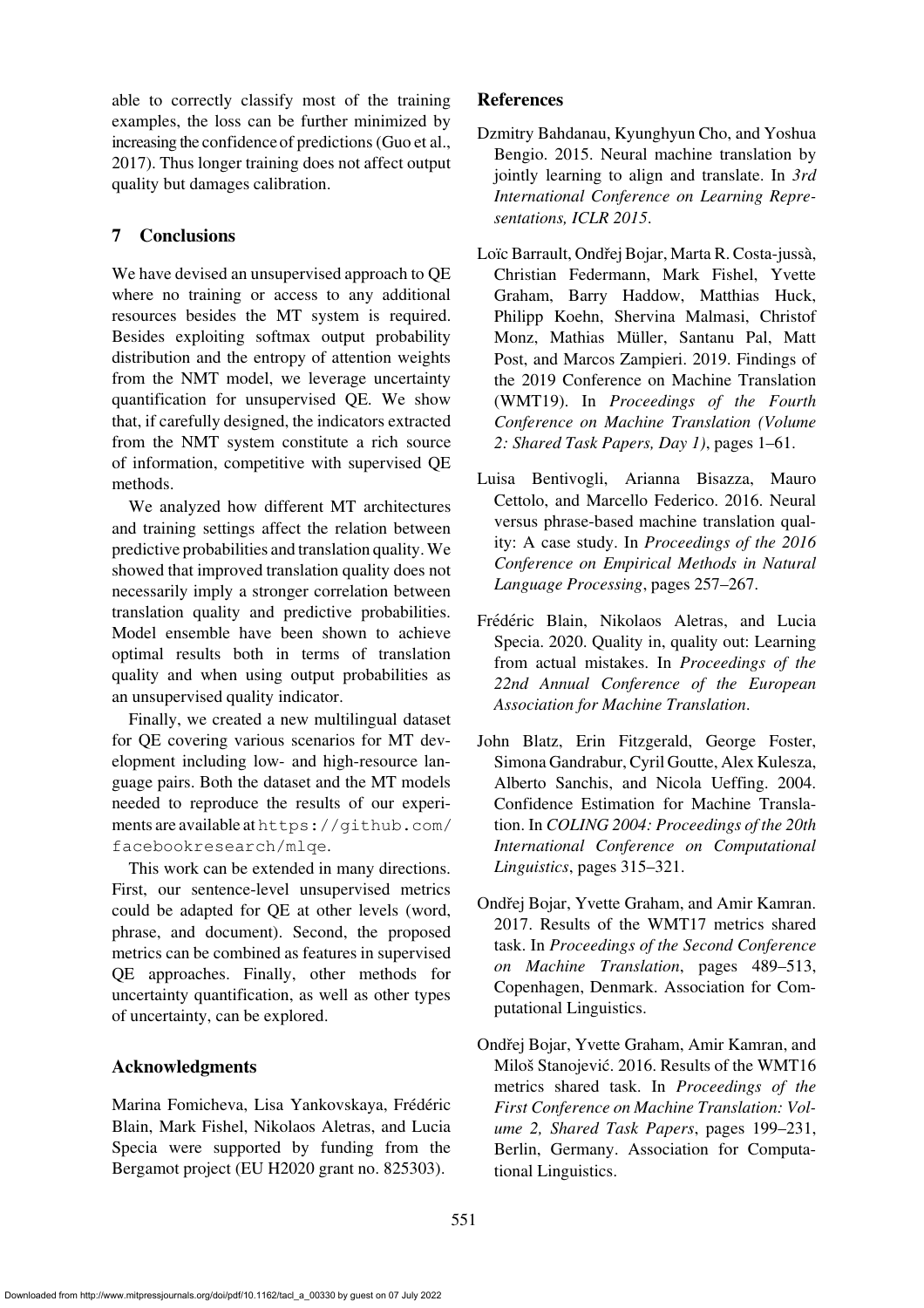- <span id="page-13-0"></span>Sheila Castilho, Joss Moorkens, Federico Gaspari, Iacer Calixto, John Tinsley, and Andy Way. 2017. Is neural machine translation the new state of the art? *The Prague Bulletin of Mathematical Linguistics*, 108(1):109–120.
- <span id="page-13-13"></span>Jaemin Cho, Minjoon Seo, and Hannaneh Hajishirzi. 2019. Mixture content selection for diverse sequence generation. In *Proceedings of the 2019 Conference on Empirical Methods in Natural Language Processing and the 9th International Joint Conference on Natural Language Processing (EMNLP-IJCNLP)*, pages 3112–3122.
- <span id="page-13-9"></span>Michael Denkowski and Alon Lavie. 2014. Meteor universal: Language specific translation evaluation for any target language. In *Proceedings of the EACL 2014 Workshop on Statistical Machine Translation*.
- <span id="page-13-12"></span>Jacob Devlin, Ming-Wei Chang, Kenton Lee, and Kristina Toutanova. 2019. BERT: Pre-training of Deep Bidirectional Transformers for Language Understanding. In *Proceedings of the 2019 Conference of the North American Chapter of the Association for Computational Linguistics: Human LanguageTechnologies, Volume 1 (Long and Short Papers)*, pages 4171–4186.
- <span id="page-13-8"></span>Li Dong, Chris Quirk, and Mirella Lapata. 2018. Confidence modeling for neural semantic parsing. In *Proceedings of the 56th Annual Meeting of the Association for Computational Linguistics (Volume 1: Long Papers)*, pages 743–753. Association for Computational Linguistics, Melbourne, Australia.
- <span id="page-13-10"></span>Miquel Esplà, Mikel Forcada, Gema Ramírez-Sánchez, and Hieu Hoang. 2019. ParaCrawl: Web-scale parallel corpora for the languages of the EU. In *Proceedings of Machine Translation Summit XVII Volume 2: Translator, Project and User Tracks*, pages 118–119, Dublin, Ireland. European Association for Machine Translation.
- <span id="page-13-4"></span>Thierry Etchegoyhen, Eva Martínez Garcia, and Andoni Azpeitia. 2018. Supervised and unsupervised minimalist quality estimators: Vicomtechs participation in the WMT 2018 Quality Estimation Task. In *Proceedings of the Third Conference on Machine Translation: Shared Task Papers*, pages 782–787.
- <span id="page-13-1"></span>Erick Fonseca, Lisa Yankovskaya, Andre F. T. ´ Martins, Mark Fishel, and Christian Federmann. 2019. Findings of the WMT 2019 Shared Tasks on Quality Estimation. In *Proceedings of the Fourth Conference on Machine Translation (Volume 3: Shared Task Papers, Day 2)*, pages 1–10.
- <span id="page-13-2"></span>Yarin Gal and Zoubin Ghahramani. 2016. Dropout as a Bayesian approximation: Representing model uncertainty in deep learning. In *International Conference on Machine Learning*, pages 1050–1059.
- <span id="page-13-14"></span>Ekaterina Garmash and Christof Monz. 2016. Ensemble learning for multi-source neural machine translation. In *Proceedings of COLING 2016, the 26th International Conference on Computational Linguistics: Technical Papers*, pages 1409–1418.
- <span id="page-13-5"></span>Yvette Graham, Timothy Baldwin, Meghan Dowling, Maria Eskevich, Teresa Lynn, and Lamia Tounsi. 2016. Is all that glitters in machine translation quality estimation really gold? In *Proceedings of COLING 2016, the 26th International Conference on Computational Linguistics: Technical Papers*, pages 3124–3134.
- <span id="page-13-6"></span>Yvette Graham, Timothy Baldwin, and Nitika Mathur. 2015a. Accurate evaluation of segment-level machine translation metrics. In *Proceedings of the 2015 Conference of the North American Chapter of the Association for Computational Linguistics: Human Language Technologies*, pages 1183–1191.
- <span id="page-13-11"></span>Yvette Graham, Timothy Baldwin, Alistair Moffat, and Justin Zobel. 2013. Continuous measurement scales in human evaluation of machine translation. In *Proceedings of the 7th Linguistic Annotation Workshop and Interoperability with Discourse*, pages 33–41.
- <span id="page-13-3"></span>Yvette Graham, Timothy Baldwin, Alistair Moffat, and Justin Zobel. 2015b. Can machine translation systems be evaluated by the crowd alone. *Natural Language Engineering*, pages 1–28.
- <span id="page-13-7"></span>Alex Graves. 2011. Practical variational inference for neural networks. In *Advances in Neural Information Processing Systems*, pages 2348–2356.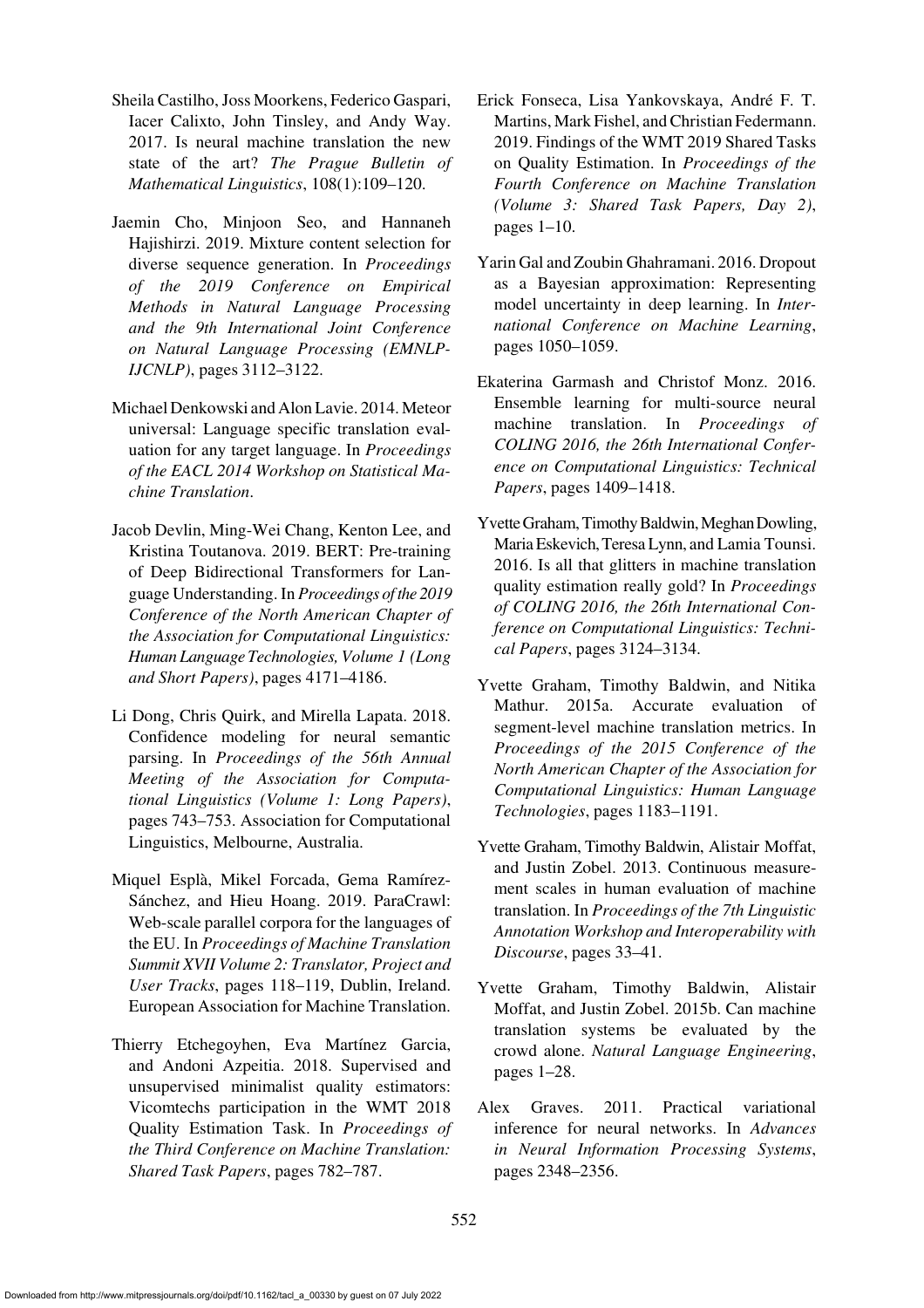- <span id="page-14-2"></span>Chuan Guo, Geoff Pleiss, Yu Sun, and Kilian Q. Weinberger. 2017. On calibration of modern neural networks. In *Proceedings of the 34th International Conference on Machine Learning-Volume 70*, pages 1321–1330. JMLR. org.
- <span id="page-14-9"></span>Francisco Guzmán, Peng-Jen Chen, Myle Ott, Juan Pino, Guillaume Lample, Philipp Koehn, Vishrav Chaudhary, and Marc'Aurelio Ranzato. 2019. The FLORES evaluation datasets for lowresource machine translation: Nepali–English and Sinhala–English. In *Proceedings of the 2019 Conference on Empirical Methods in Natural Language Processing and the 9th International Joint Conference on Natural Language Processing (EMNLP-IJCNLP)*, pages 6097–6110, Hong Kong, China. Association for Computational Linguistics.
- <span id="page-14-0"></span>Hany Hassan, Anthony Aue, Chang Chen, Vishal Chowdhary, Jonathan Clark, Christian Federmann, Xuedong Huang, Marcin Junczys-Dowmunt, William Lewis, Mu Li, et al. 2018. Achieving human parity on automatic Chinese to English news translation. *arXiv preprint arXiv:1803.05567*.
- <span id="page-14-15"></span>Xuanli He, Gholamreza Haffari, and Mohammad Norouzi. 2018. Sequence to sequence mixture model for diverse machine translation. In *Proceedings of the 22nd Conference on Computational Natural Language Learning*, pages 583–592.
- <span id="page-14-13"></span>Dan Hendrycks and Kevin Gimpel. 2016. A baseline for detecting misclassified and out-ofdistribution examples in neural networks. *arXiv preprint arXiv:1610.02136*.
- <span id="page-14-12"></span>Julia Ive, Frédéric Blain, and Lucia Specia. 2018. DeepQuest: a framework for neural-based quality estimation. In *Proceedings of COLING 2018, the 27th International Conference on Computational Linguistics: Technical Papers*. Santa Fe, New Mexico.
- <span id="page-14-8"></span>Alex Kendall and Yarin Gal. 2017. What uncertainties do we need in Bayesian deep learning for computer vision? In *Advances in Neural Information Processing Systems*, pages 5574–5584.
- <span id="page-14-5"></span>Fabio Kepler, Jonay Trénous, Marcos Treviso, Miguel Vera, António Góis, M Amin Farajian, António V. Lopes, and André F. T. Martins.

2019a. Unbabel's Participation in the WMT19 Translation Quality Estimation Shared Task. In *Proceedings of the Fourth Conference on Machine Translation (Volume 3: Shared Task Papers, Day 2)*, pages 78–84.

- <span id="page-14-11"></span>Fábio Kepler, Jonay Trénous, Marcos Treviso, Miguel Vera, and André F. T. Martins. 2019b. OpenKiwi: An open source framework for quality estimation. In *Proceedings of the 57th Annual Meeting of the Association for Computational Linguistics–System Demonstrations*, pages 117–122, Florence, Italy. Association for Computational Linguistics.
- <span id="page-14-1"></span>Hyun Kim, Jong-Hyeok Lee, and Seung-Hoon Na. 2017a. Predictor-estimator using multilevel task learning with stack propagation for neural quality estimation. In *Proceedings of the Second Conference on Machine Translation, Volume 2: Shared Tasks Papers*, pages 562–568. Copenhagen, Denmark.
- <span id="page-14-4"></span>Hyun Kim, Jong-Hyeok Lee, and Seung-Hoon Na. 2017b. Predictor-estimator using multilevel task learning with stack propagation for neural quality estimation. In *Proceedings of the Second Conference on Machine Translation*, pages 562–568.
- <span id="page-14-10"></span>Philipp Koehn. 2005. Europarl: A parallel corpus for statistical machine translation. In *MT summit*, volume 5, pages 79–86.
- <span id="page-14-7"></span>Volodymyr Kuleshov and Percy S. Liang. 2015. Calibrated structured prediction. In *Advances in Neural Information Processing Systems*, pages 3474–3482.
- <span id="page-14-6"></span>Aviral Kumar and Sunita Sarawagi. 2019. Calibration of encoder decoder models for neural machine translation. *arXiv preprint arXiv:1903.00802*.
- <span id="page-14-3"></span>Balaji Lakshminarayanan, Alexander Pritzel, and Charles Blundell. 2017. Simple and scalable predictive uncertainty estimation using deep ensembles. In *Advances in Neural Information Processing Systems*, pages 6402–6413.
- <span id="page-14-14"></span>Thang Luong, Hieu Pham, and Christopher D. Manning. 2015. Effective approaches to attention-based neural machine translation. In *Proceedings of the 2015 Conference on*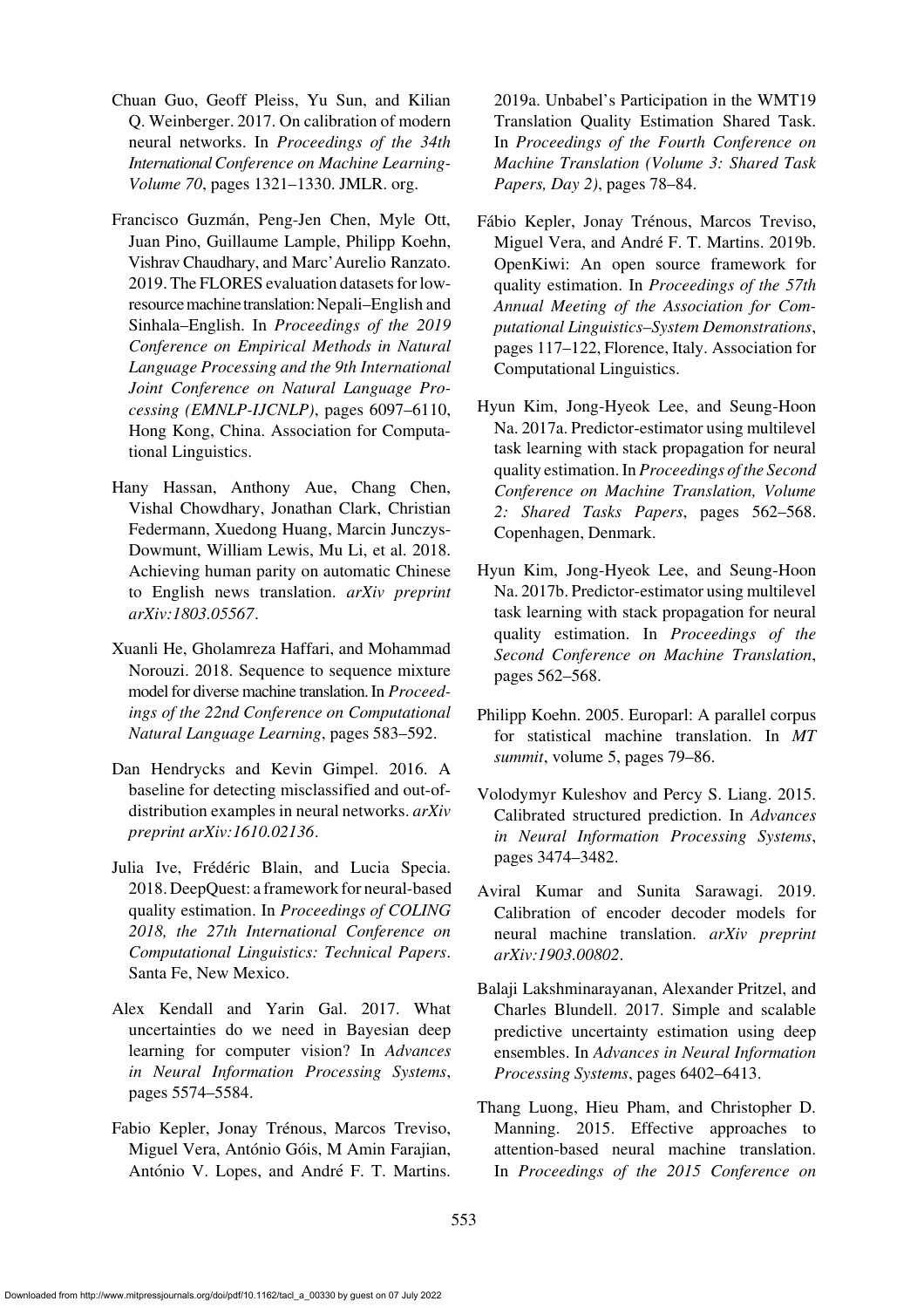*Empirical Methods in Natural Language Processing*, pages 1412–1421, Lisbon, Portugal. Association for Computational Linguistics.

- <span id="page-15-5"></span>Qingsong Ma, Ondřej Bojar, and Yvette Graham. 2018. Results of the WMT18 metrics shared task: Both characters and embeddings achieve good performance. In *Proceedings of the Third Conference on Machine Translation: Shared Task Papers*, pages 671–688, Belgium, Brussels. Association for Computational Linguistics.
- <span id="page-15-6"></span>Qingsong Ma, Johnny Wei, Ondřej Bojar, and Yvette Graham. 2019. Results of the WMT19 metrics shared task: Segment-level and strong MT systems pose big challenges. In *Proceedings of the Fourth Conference on Machine Translation (Volume 2: Shared Task Papers, Day 1)*, pages 62–90, Florence, Italy. Association for Computational Linguistics.
- <span id="page-15-7"></span>David J. C. MacKay. 1992. Bayesian Methods for Adaptive Models. Ph.D. thesis, California Institute of Technology.
- <span id="page-15-9"></span>Kristian Miok, Dong Nguyen-Doan, Blaž Škrlj, Daniela Zaharie, and Marko Robnik-Šikonja. 2019. Prediction uncertainty estimation for hate speech classification. Carlos Martín-Vide, Matthew Purver, and Senja Pollak, editors, In *Statistical Language and Speech Processing*, pages 286–298, Cham. Springer International Publishing.
- <span id="page-15-3"></span>Erwan Moreau and Carl Vogel. 2012. Quality estimation: an experimental study using unsupervised similarity measures. In *7th Workshop on Statistical Machine Translation*, page 120.
- <span id="page-15-0"></span>Khanh Nguyen and Brendan O'Connor. 2015. Posterior calibration and exploratory analysis for natural language processing models. In *Proceedings of the 2015 Conference on Empirical Methods in Natural Language Processing*, pages 1587–1598, Lisbon, Portugal. Association for Computational Linguistics.
- <span id="page-15-13"></span>Jan Niehues and Ngoc-Quan Pham. 2019. Modeling confidence in sequence-to-sequence models. In *Proceedings of The 12th International Conference on Natural Language Generation*, pages 575–583.
- <span id="page-15-16"></span>Myle Ott, Michael Auli, David Grangier, and Marc'Aurelio Ranzato. 2018a. Analyzing

uncertainty in neural machine translation. In *International Conference on Machine Learning*.

- <span id="page-15-8"></span>Myle Ott, Sergey Edunov, Alexei Baevski, Angela Fan, Sam Gross, Nathan Ng, David Grangier, and Michael Auli. 2019. fairseq: A fast, extensible toolkit for sequence modeling. In *Proceedings of NAACL-HLT 2019: Demonstrations*.
- <span id="page-15-11"></span>Myle Ott, Sergey Edunov, David Grangier, and Michael Auli. 2018b. Scaling neural machine translation. In *Proceedings of the Third Conference on Machine Translation: Research Papers*, pages 1–9.
- <span id="page-15-15"></span>Tim Pearce, Mohamed Zaki, Alexandra Brintrup, and Andy Neel. 2018. Uncertainty in neural networks: Bayesian ensembling. *arXiv preprint arXiv:1810.05546*.
- <span id="page-15-2"></span>Maja Popovic. 2012. Morpheme-and pos-based ´ ibm1 scores and language model scores for translation quality estimation. In *Proceedings of the Seventh Workshop on Statistical Machine Translation*, pages 133–137. Association for Computational Linguistics.
- <span id="page-15-1"></span>Matīss Rikters and Mark Fishel. 2017. Confidence through attention. In *Proceedings of MT Summit XVI*, pages 299–311. Nagoya, Japan.
- <span id="page-15-10"></span>Holger Schwenk, Vishrav Chaudhary, Shuo Sun, Hongyu Gong, and Francisco Guzmán. 2019. WikiMatrix: Mining 135M Parallel Sentences in 1620 Language Pairs from Wikipedia. *arXiv preprint arXiv:1907.05791*.
- <span id="page-15-14"></span>Tianxiao Shen, Myle Ott, Michael Auli, and Marc'Aurelio Ranzato. 2019. Mixture models for diverse machine translation: Tricks of the trade. *arXiv preprint arXiv:1902.07816*.
- <span id="page-15-12"></span>Jasper Snoek, Yaniv Ovadia, Emily Fertig, Balaji Lakshminarayanan, Sebastian Nowozin, D. Sculley, Joshua Dillon, Jie Ren, and Zachary Nado. 2019. Can you trust your model's uncertainty? Evaluating predictive uncertainty under dataset shift. In *Advances in Neural Information Processing Systems*, pages 13969–13980.
- <span id="page-15-4"></span>Matthew Snover, Bonnie Dorr, Richard Schwartz, Linnea Micciulla, and John Makhoul. 2006. A study of translation edit rate with targeted